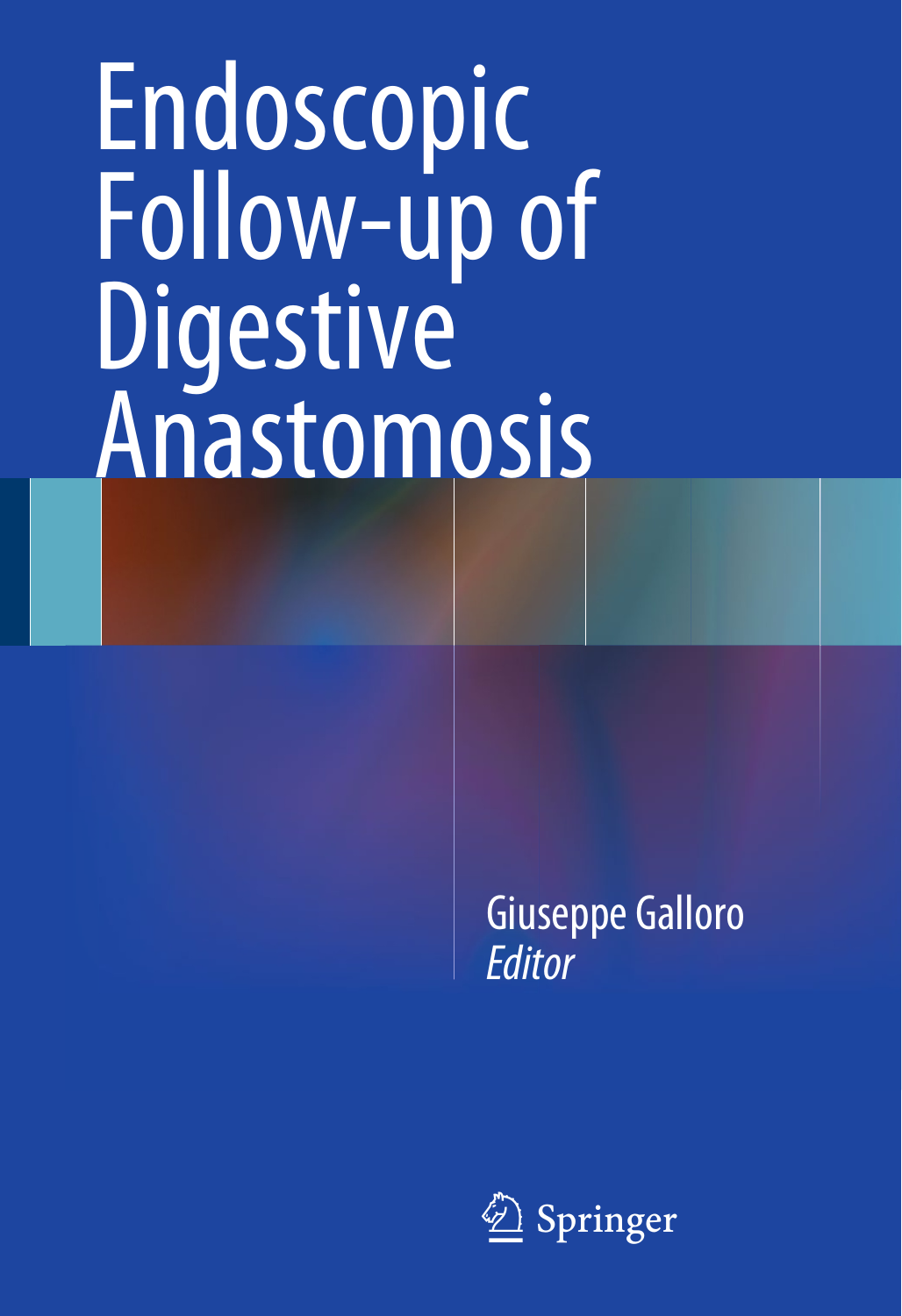Endoscopic Follow-up of Digestive Anastomosis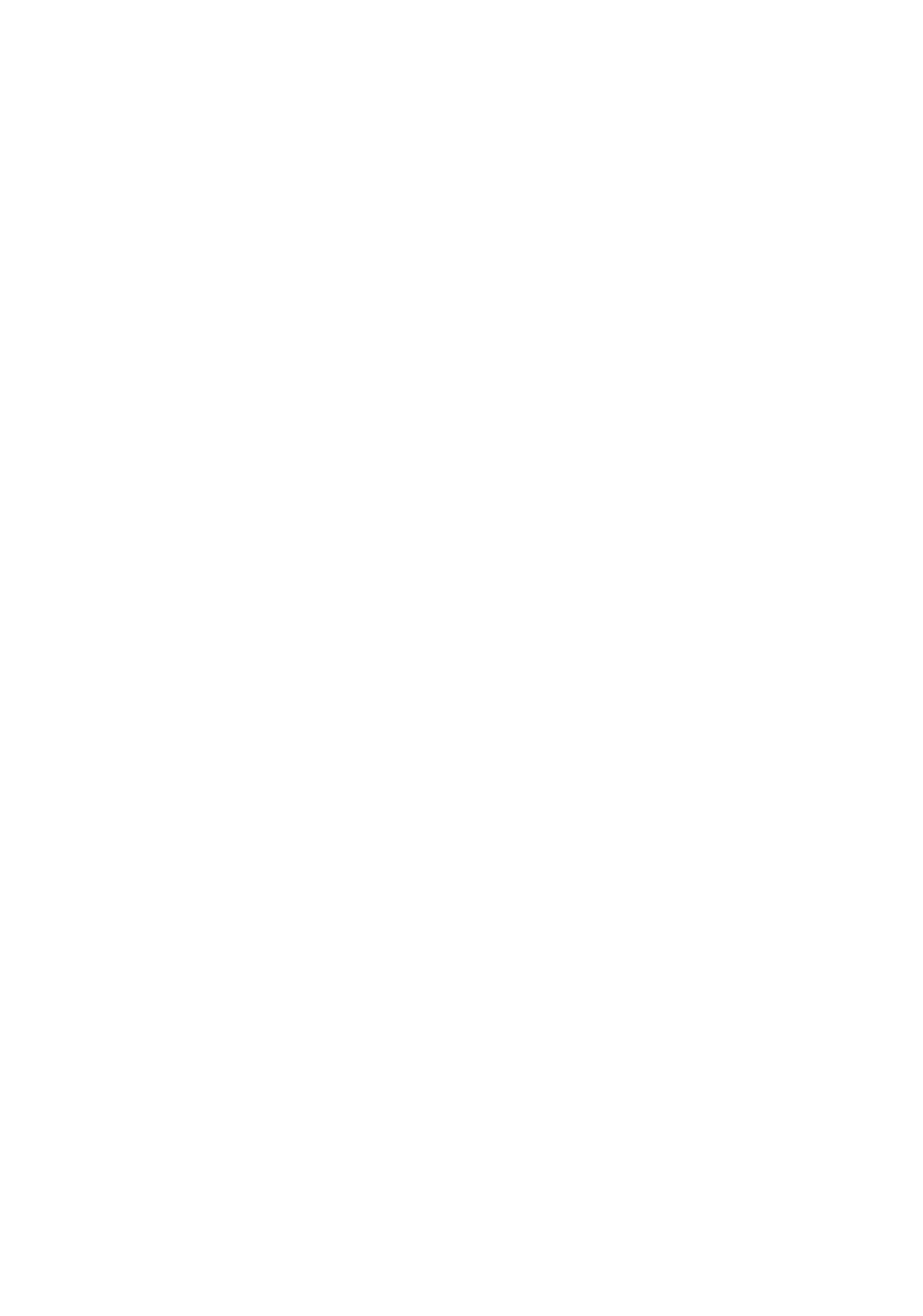Giuseppe Galloro Editor

# Endoscopic Follow-up of Digestive Anastomosis

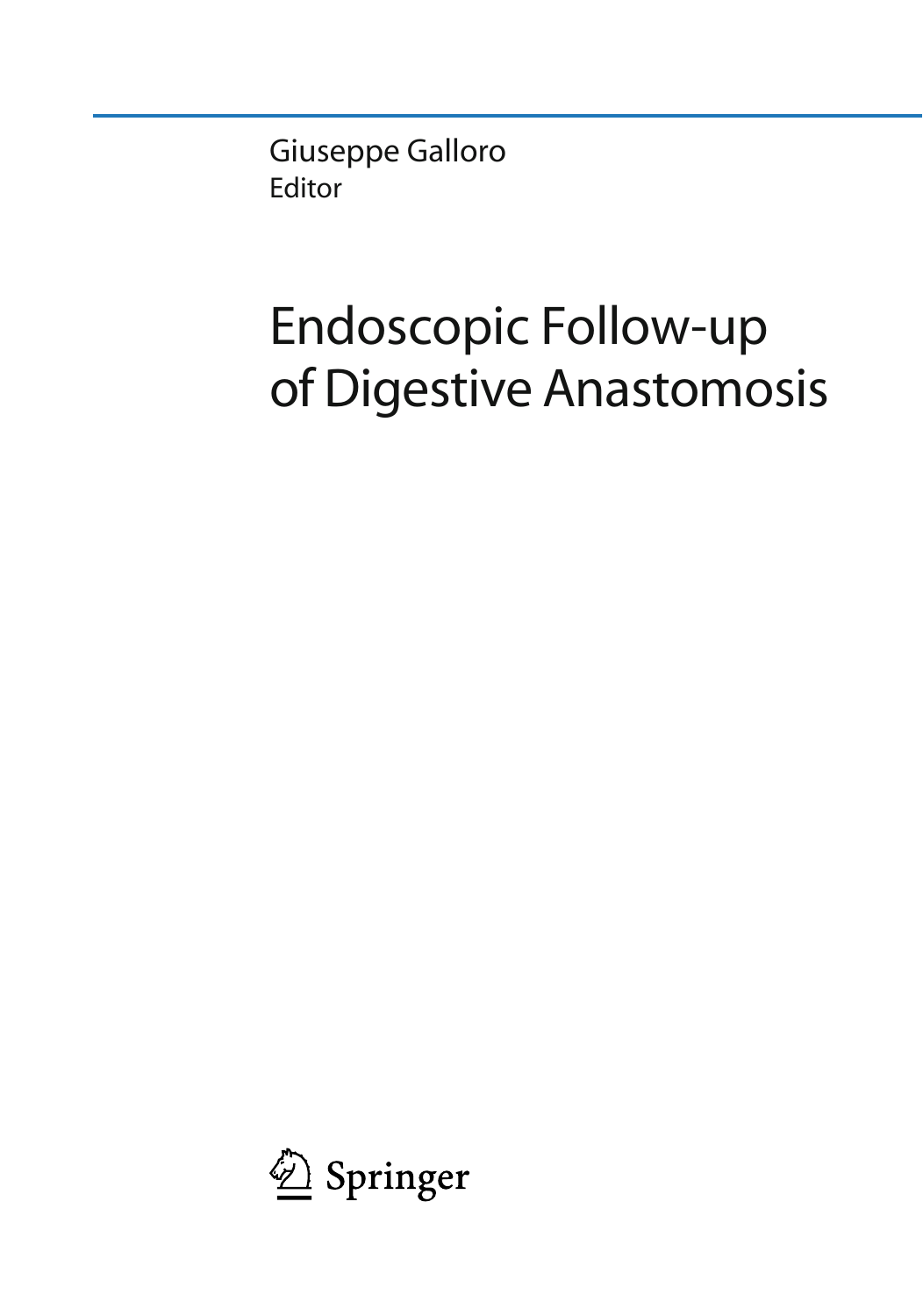*Editor*  Giuseppe Galloro University of Naples Federico II Napoli Italy

 ISBN 978-88-470-5369-4 ISBN 978-88-470-5370-0 (eBook) DOI 10.1007/978-88-470-5370-0 Springer Milan Heidelberg New York Dordrecht London

Library of Congress Control Number: 2014934307

© Springer-Verlag Italia 2014

 This work is subject to copyright. All rights are reserved by the Publisher, whether the whole or part of the material is concerned, specifically the rights of translation, reprinting, reuse of illustrations, recitation, broadcasting, reproduction on microfilms or in any other physical way, and transmission or information storage and retrieval, electronic adaptation, computer software, or by similar or dissimilar methodology now known or hereafter developed. Exempted from this legal reservation are brief excerpts in connection with reviews or scholarly analysis or material supplied specifically for the purpose of being entered and executed on a computer system, for exclusive use by the purchaser of the work. Duplication of this publication or parts thereof is permitted only under the provisions of the Copyright Law of the Publisher's location, in its current version, and permission for use must always be obtained from Springer. Permissions for use may be obtained through RightsLink at the Copyright Clearance Center. Violations are liable to prosecution under the respective Copyright Law.

 The use of general descriptive names, registered names, trademarks, service marks, etc. in this publication does not imply, even in the absence of a specific statement, that such names are exempt from the relevant protective laws and regulations and therefore free for general use.

 While the advice and information in this book are believed to be true and accurate at the date of publication, neither the authors nor the editors nor the publisher can accept any legal responsibility for any errors or omissions that may be made. The publisher makes no warranty, express or implied, with respect to the material contained herein.

Printed on acid-free paper

Springer is part of Springer Science+Business Media ([www.springer.com\)](www.springer.com)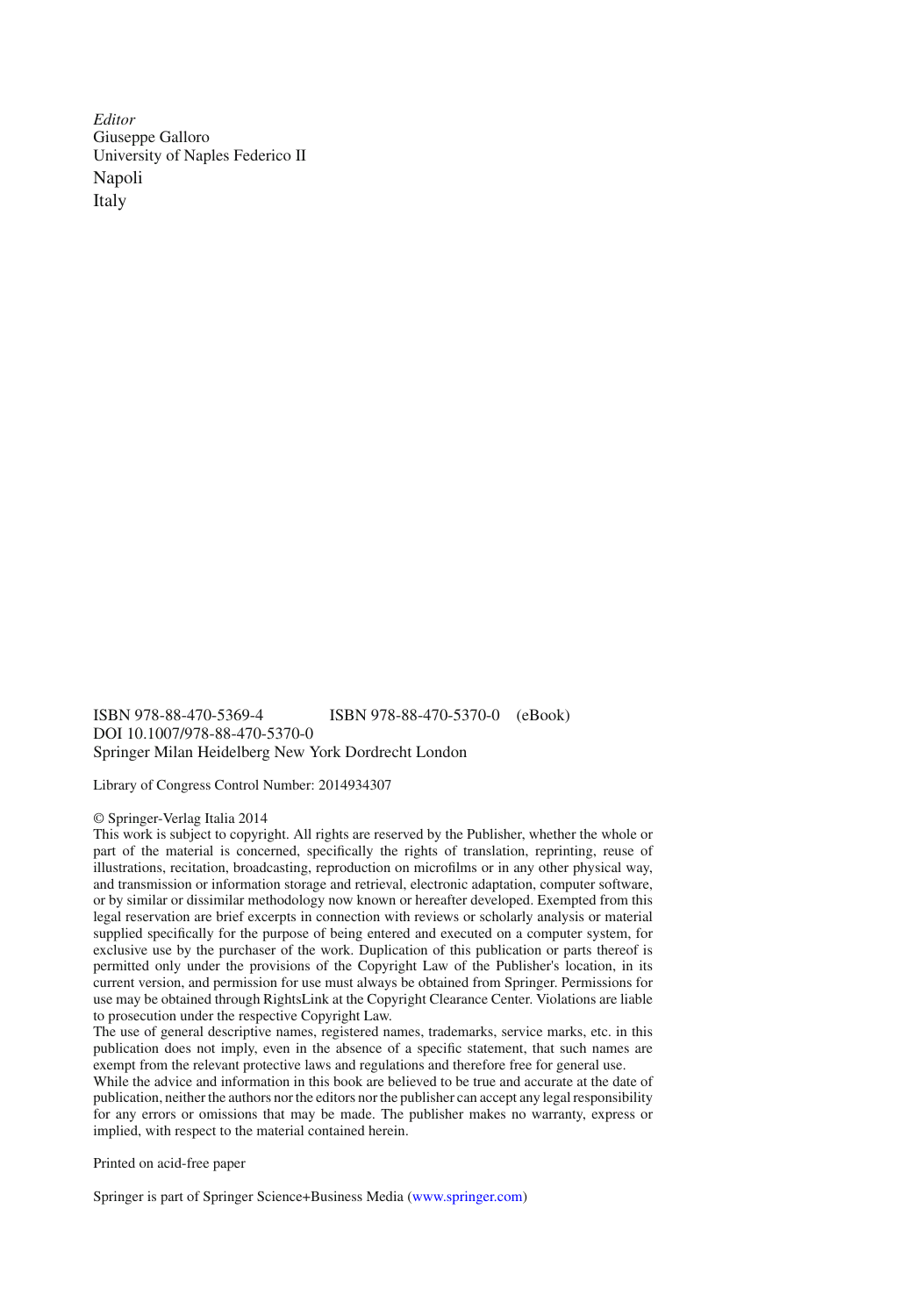# **Preface**

 There are undoubtedly several books and atlases, available on the shelves of scientific bookstores, regarding digestive endoscopy and investigating both diagnostic and therapeutic techniques, and all those publications are surely very useful from a didactic and technical point of view.

 What is, then, the rationale of this new text? My purpose in undertaking the editorship of this volume was to develop a monograph about a topic often treated in a superficial or even vague way.

 The study of anastomosis is one of the most frequent indications in diagnostic digestive endoscopy, and the endoscopist is frequently asked to treat some complications of the surgical interventions, such as bleeding, benign strictures, neoplastic recurrences, and dehiscences, by the means of operative procedures. Moreover, the evaluation of a digestive anastomosis can represent a source of worries and anxiety, especially for the junior professionals, because they are confronted with the new anatomy modified by the surgeon.

 In spite of this, in most cases, textbooks and atlases available for practitioners devote just a few pages or short paragraphs to the endoscopic follow-up of digestive anastomosis and to the endoscopic treatment of their complications.

 Finally, beyond the technical aspects of the topic, it appears very important to clarify the logistic points of view of the problem: what is the appropriateness of the endoscopic follow-up, who should be put under surveillance, how and when to perform surveillance, has biopsy been performed, and what about the useful tools of endo-ultrasonography, chromoendoscopy, and magnification?

 The main goal of this text is to present the knowledge about endoscopic follow-up of digestive anastomosis as much completely as possible, both illustrating diagnostic protocols and operative techniques, in the global perspective of a systematic and multidisciplinary monograph.

 I would like to seize the opportunity to express my thankfulness to collaborators and colleagues. In the first place, my sincere thanks go to all the authors and contributors of the book: with their efforts they have been able to share and communicate their scientific knowledge and enthusiasm to all those who will read and study this volume. Secondly, my thanks to the Springer editorial team, who believed in this endeavor and followed it with professionalism. Finally, my thoughts go to the readers: we hope this volume will be a contribution to their professional growth and foster a comprehensive vision of digestive endoscopy.

Naples, Italy Giuseppe Galloro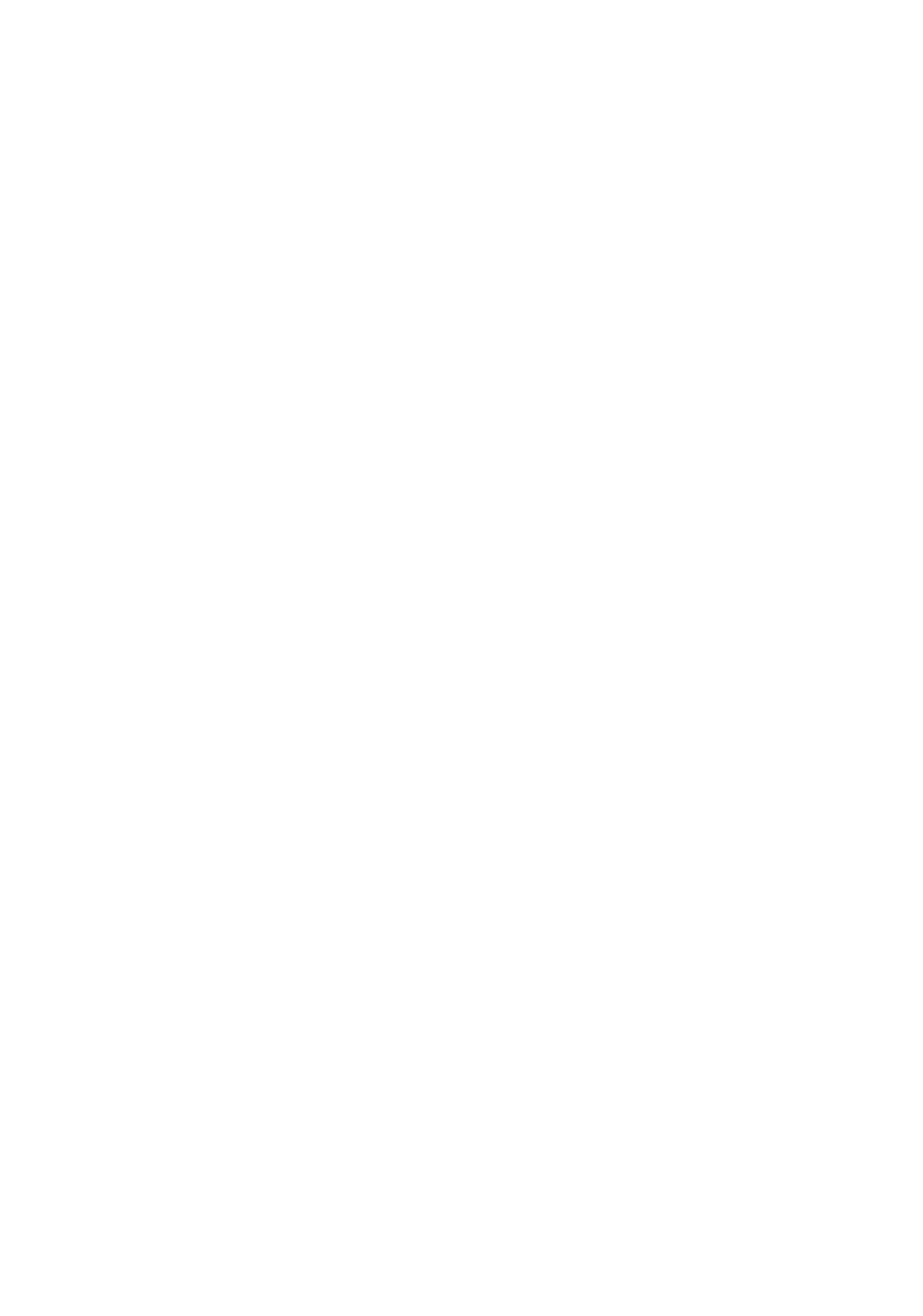# **Contents**

|                  | Part I Diagnostic Procedures and Follow-Up                                                                                                                                                                                                                               |    |
|------------------|--------------------------------------------------------------------------------------------------------------------------------------------------------------------------------------------------------------------------------------------------------------------------|----|
| 1                | <b>Analysis of Surgical Risk Factors in Tailoring Digestive</b><br>Mario Testini, Ilaria Fabiola Franco, Valentina Ferraro,<br>Angela Gurrado, and Germana Lissidini                                                                                                     | 3  |
| $\boldsymbol{2}$ | <b>Impact of Flexible Endoscopy in the Evaluation of Digestive</b><br>Antonello Trecca, Raffaele Manta, Amitabh Naik,<br>Mario De Bellis, Alberto Arezzo, and Giuseppe Galloro                                                                                           | 11 |
| 3                | <b>Methodology and Appropriateness</b><br>of Follow-Up in Digestive Endoscopy<br>Gianluca Rotondano, Stefano Sansone, and Claudia Cesaro                                                                                                                                 | 17 |
| 4                | <b>Timing and Protocols of Endoscopic Follow-Up</b><br>in Operated Patients After Esophageal Surgery<br>Giorgio Battaglia, Matteo Cagol, Stefano Realdon,<br>Carlo Castoro, Giorgio Diamantis, and Alberto Ruol                                                          | 23 |
| 5                | <b>Timing and Protocols of Endoscopic Follow-Up</b><br>Rita Conigliaro, Angelo Caruso, and Marzio Frazzoni                                                                                                                                                               | 35 |
| 6                | Timing and Protocols of Endoscopic Follow-Up<br>in Operated Patients After Small Bowel Surgery<br><b>Emanuele Rondonotti and Marco Pennazio</b>                                                                                                                          | 41 |
| 7                | <b>Timing and Protocols of Endoscopic Follow-Up</b><br>in Operated Patients After Colorectal Surgery<br>Mario de Bellis, Elena Di Girolamo, Ugo Pace, Guglielmo Nasti,<br>Maura Claire Tracey, Alberto Arezzo, Raffaele Manta,<br>Antonello Trecca, and Giuseppe Galloro | 49 |
| 8                | <b>Intraoperative Endoscopy in the Evaluation of Digestive</b><br>Raffaele Manta, Amitabh Naik, Marzio Frazzoni, Mauro Manno,<br>Alberto Arezzo, Mario de Bellis, Antonello Trecca, Gabrio Bassotti,<br>Gianluigi Melotti, Rita Conigliaro, and Giuseppe Galloro         | 61 |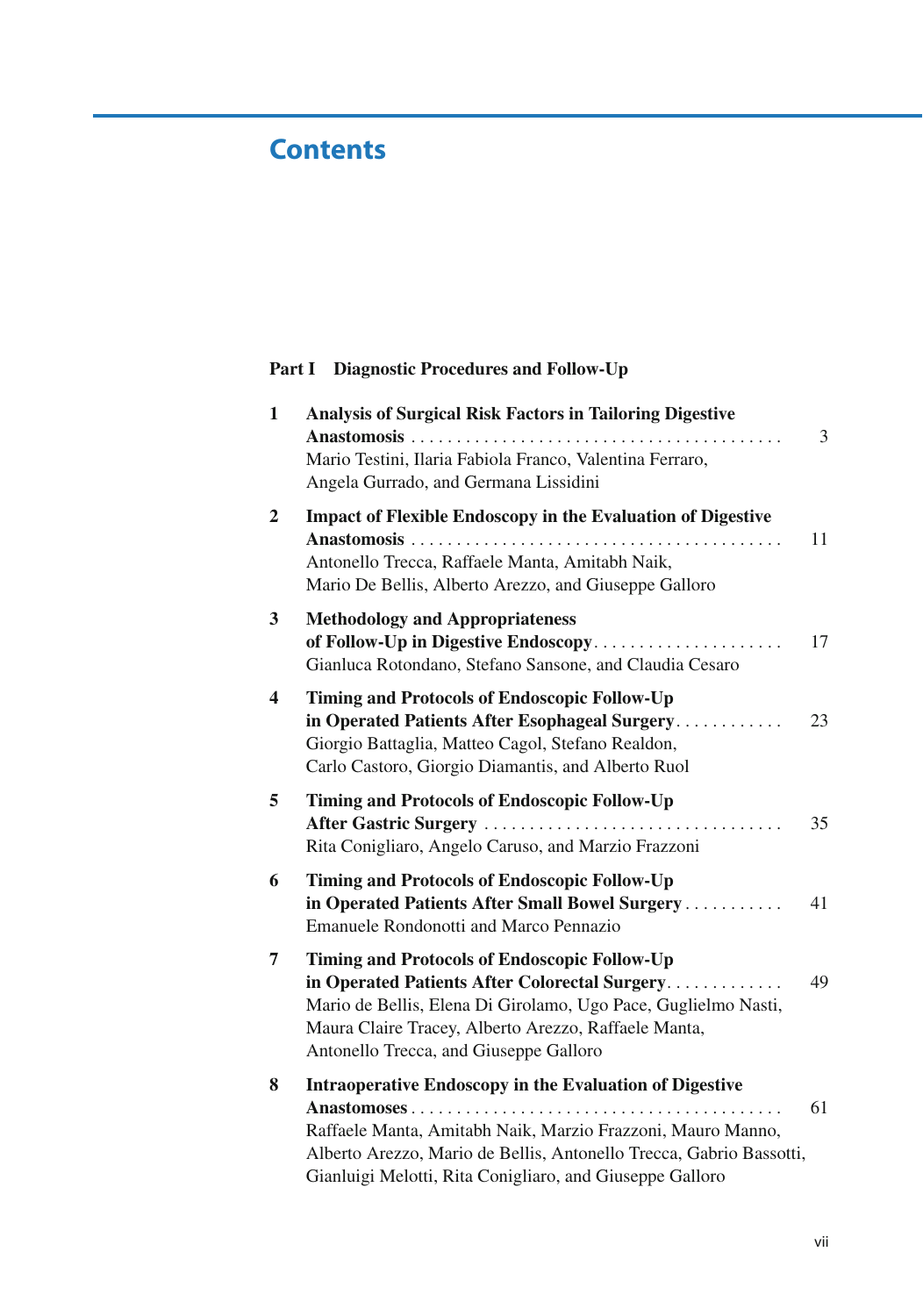| $\boldsymbol{9}$ | Contribution of Endo-ultrasonography<br>Vincenzo Napolitano, Maria C. Bondanese, and Manuela Avellino                                                                                                         | 67  |
|------------------|---------------------------------------------------------------------------------------------------------------------------------------------------------------------------------------------------------------|-----|
| 10               | <b>Augmented Endoscopy Imaging in the Study of Digestive</b><br>Anastomosis: Does It Really Work and How?<br>Makomo Makazu, Takahisa Matsuda, Taku Sakamoto,<br>Takeshi Nakajima, and Yutaka Saito            | 77  |
|                  | <b>Therapeutic Procedures of Anastomotic Complications</b><br>Part II                                                                                                                                         |     |
| 11               | <b>Physiopathology and Treatment of Anastomotic</b><br>Ulcer: An Emerging Pathology?<br>Angelo Zullo, Lorenzo Ridola, and Cesare Hassan                                                                       | 85  |
| 12               | <b>Endoscopic Treatment of Anastomotic Recurrences</b><br>Antonella De Ceglie, Andrea Parodi, and Massimo Conio                                                                                               | 93  |
| 13               | <b>Therapeutic Endoscopy for the Treatment of Benign</b><br>Alessandro Casadei, Angelo De Padova,<br>Ilaria Manzi, and Enrico Ricci                                                                           | 105 |
| 14               | <b>Review: Therapeutic Endoscopy for the Treatment</b><br>of Anastomotic Dehiscences<br>Alberto Arezzo, Mauro Verra, Giuseppe Galloro, Mario de Bellis,<br>Antonello Trecca, Raffaele Manta, and Mario Morino | 119 |
| 15               | Hemostatic Procedures in the Bleeding Anastomosis<br><b>Bjorn Rembacken</b>                                                                                                                                   | 131 |
| 16               | <b>Endoscopic Treatment of Anastomotic Complications After</b><br>Alfredo Genco, Roberta Maselli, Massimiliano Cipriano,<br>Giovanni Casella, and Adriano Redler                                              | 137 |
|                  |                                                                                                                                                                                                               | 149 |

viii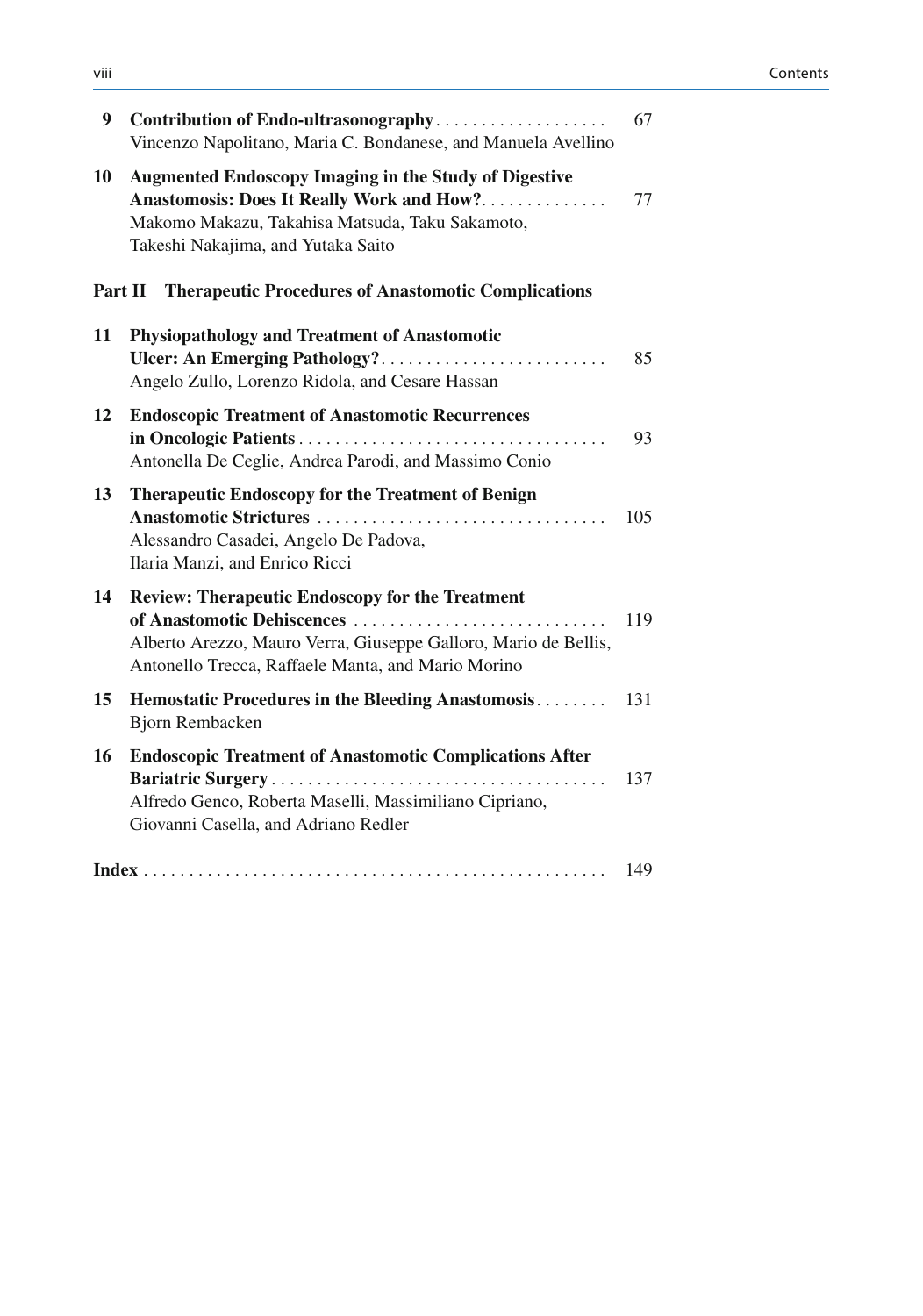**Part I** 

 **Diagnostic Procedures and Follow-Up**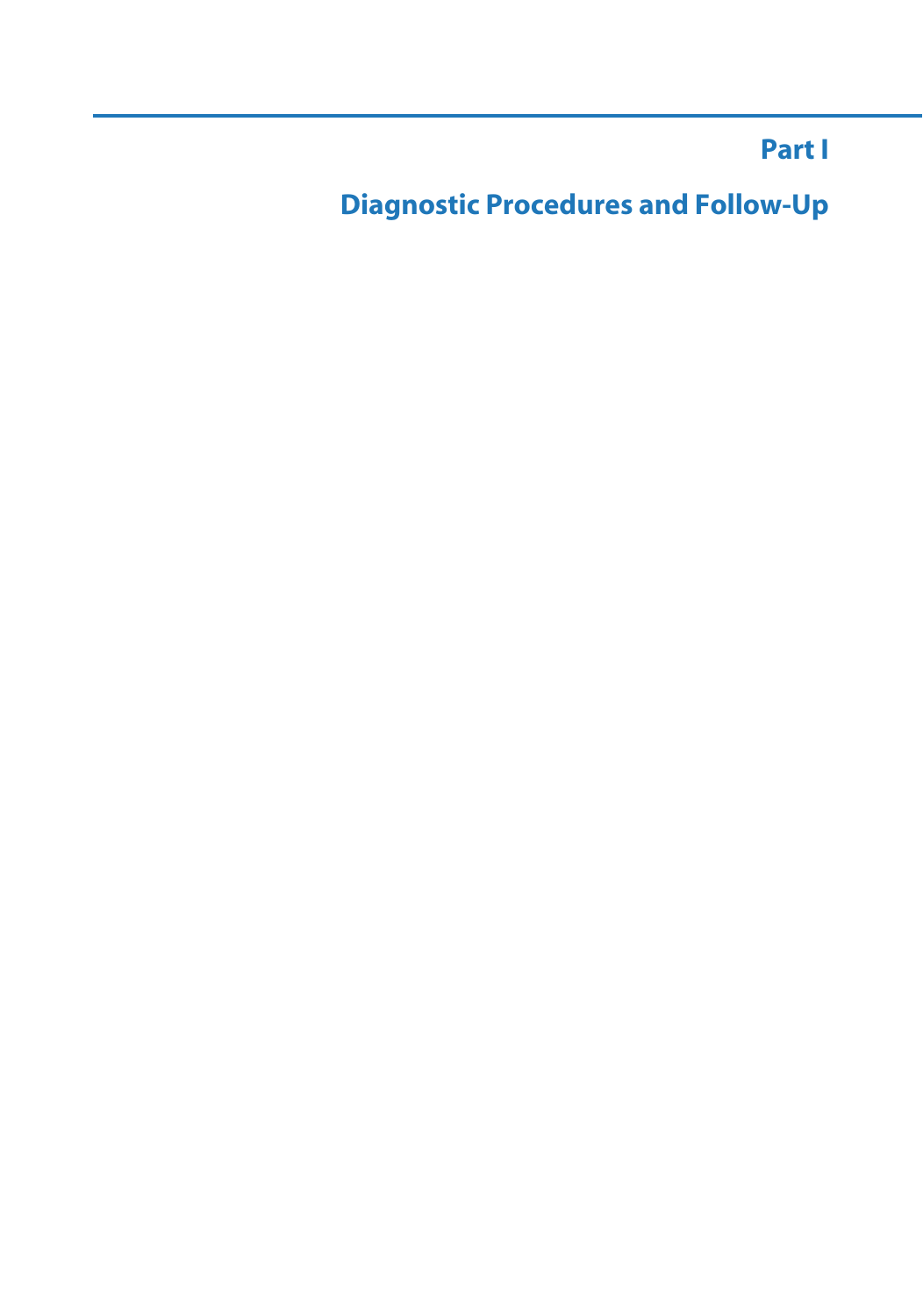# **1 Analysis of Surgical Risk Factors in Tailoring Digestive Anastomosis**

Mario Testini, Ilaria Fabiola Franco, Valentina Ferraro, Angela Gurrado, and Germana Lissidini

 Failure of gastrointestinal anastomosis results in *leaks*, *fistulas* and dehiscence, still representing the major complication following abdominal surgery. Despite the improved perioperative assessment, the standardization of surgical technique, and the use of innovative devices, reported incidence of gastrointestinal anastomosis leakage ranges from 2 to 12  $%$  [1-4], significantly increasing mortality  $(7-12, %),$  morbidity  $(20-)$ 30 %), and hospital resource utilization  $[5]$ .

 The anastomotic leakage rate is highly variable and strictly depending on the anastomotic site  $[6]$ : failure of esophagojejunostomy is a potentially catastrophic event, as a missed leakage of a colorectal anastomosis; on the contrary, gastroenteric or entero-enteric anastomosis leakage could be more often managed by a conservative approach. Therefore, anastomotic leakage represents one-third of overall mortality in colorectal surgery  $[6]$  and even more in esophagectomy and total gastrectomy [7–9].

 The *risk factors* for anastomotic failure in digestive surgery (Table  $1.1$ ) can be divided into two groups:

 Unit of Endocrine, Digestive and Emergency Surgery, Department of Biomedical Sciences

and Human Oncology, University Medical School "A. Moro" of Bari, Piazza Giulio Cesare, 11, Bari 70124 , Italy

 e-mail: [mario.testini@uniba.it;](mailto:mario.testini@uniba.it) [ilariafrn@libero.it;](mailto:ilariafrn@libero.it) [ferrarov.v@libero.it;](mailto:ferrarov.v@libero.it) [angelagurrado@libero.it](mailto:angelagurrado@libero.it); [germana.lissidini@ieo.it](mailto:germana.lissidini@ieo.it)

- (a) General
- (b) Local also including factors related to surgical technique

 Diabetes mellitus seems to have an important role on the anastomosis healing. Experimental studies demonstrated an increased anastomotic leakage in untreated diabetic rats vs diabetic one

 **Table 1.1** Risk factors of anastomotic leakage

| General                                  | Local                                |
|------------------------------------------|--------------------------------------|
| Age                                      | Bowel preparation                    |
| <b>Sex</b>                               | Surgical technique                   |
| Diabetes mellitus                        | Mechanical or manual<br>anastomosis  |
| Nutritional state                        | Emergency surgery                    |
| <b>Blood transfusion</b>                 | Surgical skills                      |
| Uremia                                   | Comorbidity                          |
| Anemia                                   | Peritonitis                          |
| Preoperative radiotherapy                | Bowel obstruction                    |
| Chemotherapy                             | Antibiotic therapy<br>prophylaxis    |
| Chronic obstructive<br>pulmonary disease | Operative time                       |
| Cardiopathy                              | Protective ileostomy                 |
| Hypotension                              | Use of drain                         |
| Weight loss                              | High tension at<br>anastomosis level |
| Obesity                                  | Vascularization                      |
| Coagulopathy                             | Anastomosis site and<br>number       |
| Smoke                                    | Positive surgical margins            |
| Corticosteroid therapy                   | after resection                      |
| Metastatic disease                       | (Flogosis, necrosis,<br>neoplasia)   |
| Fluid and electrolyte<br>disorders       |                                      |

M. Testini, MD  $(\boxtimes) \cdot$  I.F. Franco  $\cdot$  V. Ferraro

A. Gurrado, PhD · G. Lissidini, PhD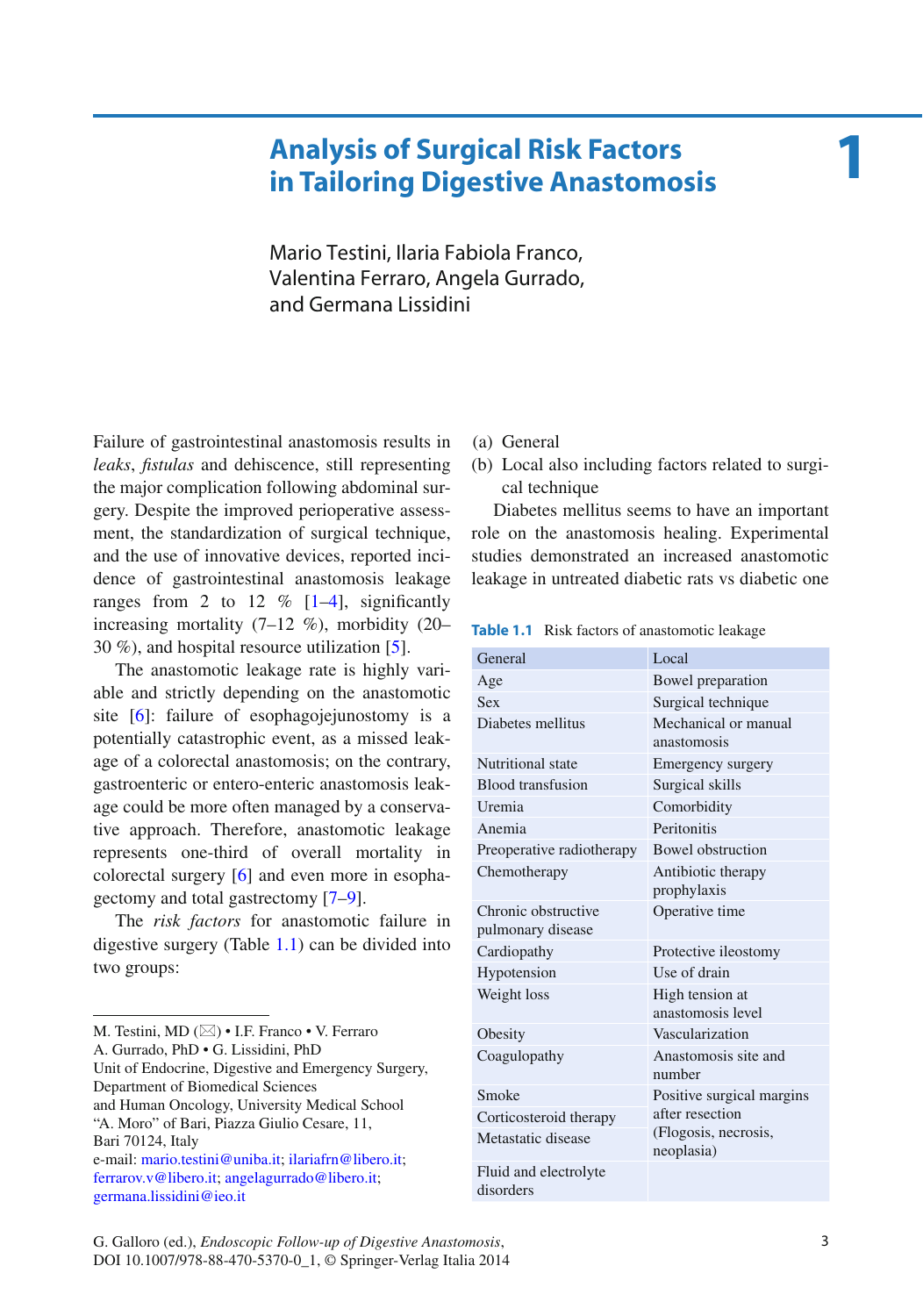treated by insulin therapy. Obesity, anemia, hypotension, uremia, coagulopathy, age, and male sex are also reported in some experiences  $[1-5, 8]$ . Otherwise, a prolonged nonsteroidal anti-inflammatory drugs (NSAIDs) use yields a higher risk of anastomotic breakdown. NSAIDs result in an increased rate of anastomotic leakage after colorectal surgery during the postoperative treatment too; consequently, cyclooxygenase-2 selective NSAIDs should be used with caution after colorectal resections with primary anastomosis  $[10, 11]$ . Moreover, some authors  $[12, 13]$  consider intraoperative blood loss of 200 mL or more, blood transfusions (more than 2 U/24 h), and low albumin serum level (inferior than 3.0 g/L) as significant factors. Conversely, chronic hypovolemia and weight loss don't seem to be significant factors, while vascular disease, advanced tumor stage, radiotherapy (Figs. 1.1 and  $1.2$ ), and chemotherapy are associated with increased anastomotic leakage. However, localized and generalized leaks also have a significant negative impact on overall, cancer-related, and disease-free survival  $[1-8, 12-14]$ .

 Among the local factors, compelling evidence exists that intestinal bacteria play a predominant role in the pathogenesis of anastomotic leakage

[15]. Moreover, some authors consider bowel obstruction (Fig.  $1.3$ ), while others don't confirm its relevance  $[13]$ . Sepsis appears to be associated with anastomosis leakage, also enhancing the collagenolytic effects of the collagenosis  $[16]$ . We believe that sepsis still represents an absolute contraindication to a single-stage anastomosis during emergency colorectal surgery, above all in the presence of endoabdominal multiple abscesses and collections. In these pathological evidences (Fig.  $1.4$ ), a prudent behavior is mandatory, with the performance of a *Hartmann* procedure. The leakage rate appears significantly higher in patients undergoing to emergency surgery than elective one  $[12, 17]$ (38.1 % vs 13.3 % in *Kim* experience [18], 13 % vs 3.9 % in our  $[13]$ ). Moreover, a full bowel preparation allows greater intraoperative cleaning, reducing fecal contamination, even if *Harris* [19] suggests elective colon resection performed safely without preoperative mechanical bowel preparation.

 The decrease of *mortality* and *morbidity* due to anastomotic leaks can be also gained by performing intraoperative pneumatic test, defunctioning ileostomy, and drain tube insertion, as reported by *Boccola* [14, 20].



 **Fig. 1.1** Small bowel side-to-side anastomosis in a patient affected by volvulus following radiation enteritis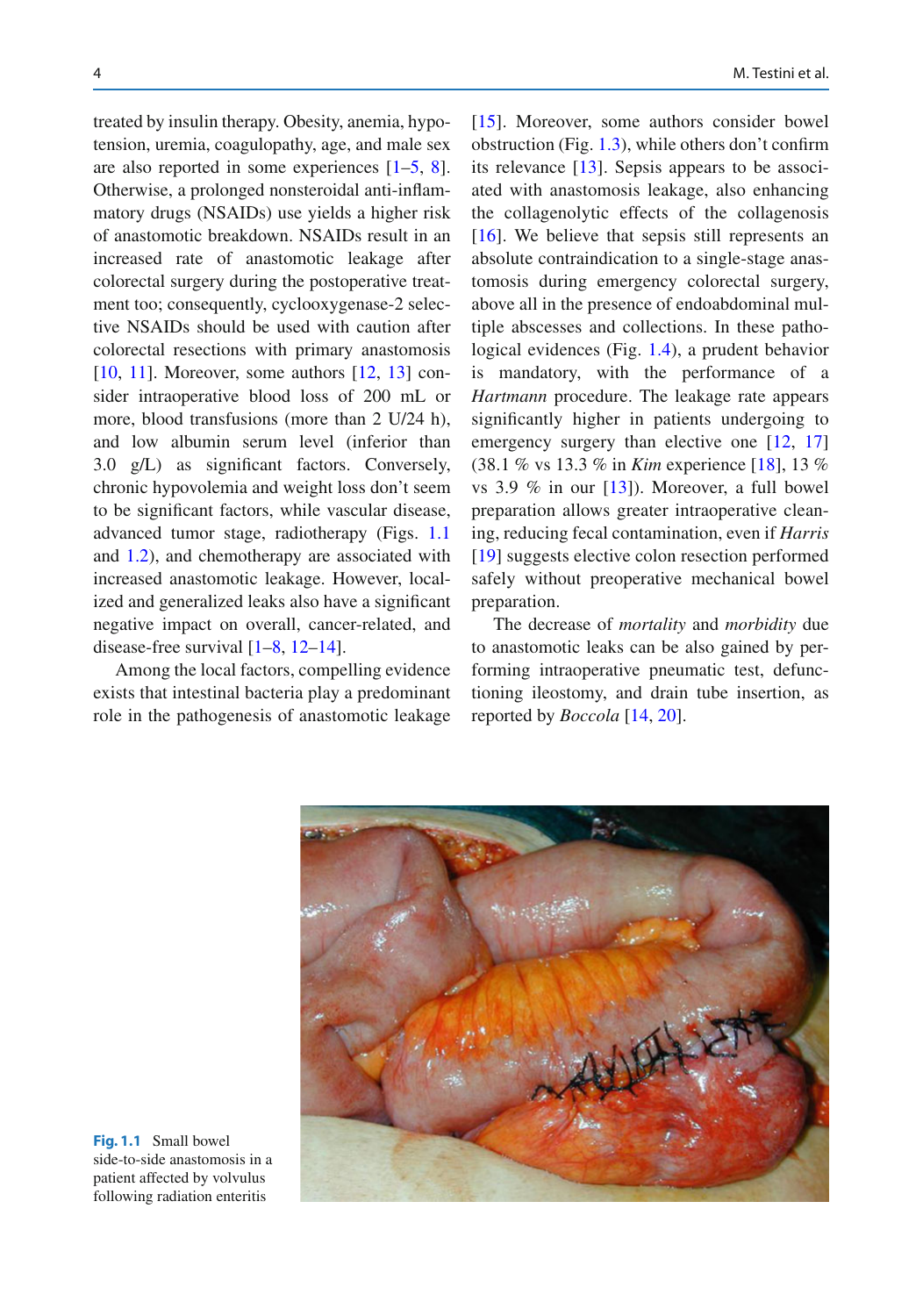**Fig. 1.2** Small bowel volvulus caused by radiation enteritis



 **Fig. 1.3** Mechanical bowel obstruction with cecum diastase due to stenosis by carcinoma of the rectum



 The choice of anastomosis remains at the discretion of the surgeon, largely depending on experience, patient's characteristics, and operative setting, even if there isn't a clear evidence for one technique over another  $[20]$ . Stapled anastomoses is associated with a significant lower leak rate regardless of anastomotic location  $[21]$ , even if, as recently surprisingly reported by *Korolija* [21], anastomotic failures can be more than twice with stapled than hand sewn in the emergency general surgery.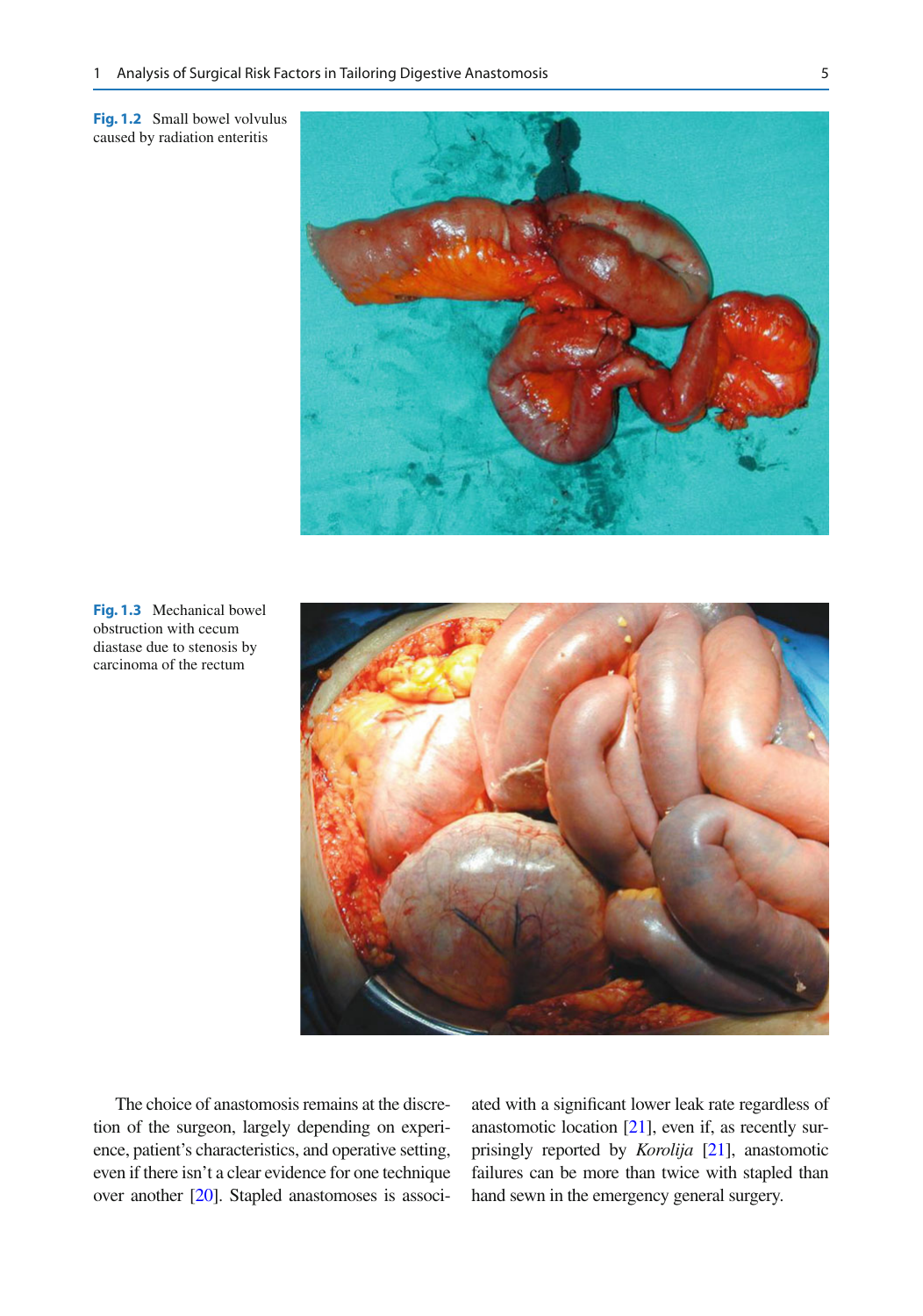

 **Fig. 1.4** Pelvic abscess from perforated carcinoma of the rectum

 The anastomosis site represents one of the main problems in the digestive surgery. In fact, low colorectal  $[12, 14]$  as well as esophagus– jejunal  $[8, 9]$  anastomoses are associated with a higher incidence of failure. In this regard, *Montesani* reported re-peritonealizing and technical changes in the mechanical suture as useful in order to reduce failures following low anterior resection  $[22]$ . No differences in anastomotic colorectal leak are reported between laparoscopic and open surgery  $[23]$ , even if a lower incidence in the laparoscopic one is reported in a recent review  $(3.0-17\% \text{ vs } 0-23.0\%)$  [24]. The use of a protective stoma is controversial, with widespread use in some experience and markedly reduced or abolished in other  $[25]$ . In our opinion, according to *Hansen* [25], we justify the use of a protective ileostomy or colostomy only in situations with a high risk of failure as low colorectal anastomosis, difficult pelvic dissection, and risk patients. However, it is important to consider also the morbidity related to re-surgery and to the stoma management. Therefore, we believe that when an anastomotic failure appears, a late opening of a ghost-ileostomy could be not useful. A tension at the level of anastomosis resulting from an incomplete mobilization, an insufficient blood supply, and the absence of margins' integrity for necrosis, inflammatory dis-

ease, or cancer are univoquely accepted as highrisk local factors  $[1]$ . For these reasons a proper mobilization of the splenic flexure is essential to prevent the stretching on the anastomosis in left colon *resective surgery* [12]; otherwise, the low percentage of splenectomies of necessity reported in the literature does not justify different behaviors. Instead, the kind of disease does not seem to constitute a risk element  $[22]$  but a higher incidence of tumor recurrence resulting from the onset of dehiscence is reported in literature [14]. In univariate analysis  $[8]$ , the patient age, the pulmonary insufficiency, the lymph node dissection, the combined resection of other organs, the omental resection, the operative time, the blood loss, the intraoperative blood transfusion, and the postoperative creatinine level were reported as significant factors influencing anastomotic healing. Also, a multivariate analysis [1] identified *pulmonary insufficiency* and duration of operation as predictors of anastomotic leakage.

 Assembling the general and loco-regional with technical factors, we still agree with the multivariate analysis of *Golub* [3] that selected five statistically significant predictive parameters: chronic obstructive pulmonary disease (COPD), bowel obstruction, peritonitis, corticosteroids use, blood transfusion >2 U, and serum albumin level <3.0 g/L. Furthermore, a supplemental 80 %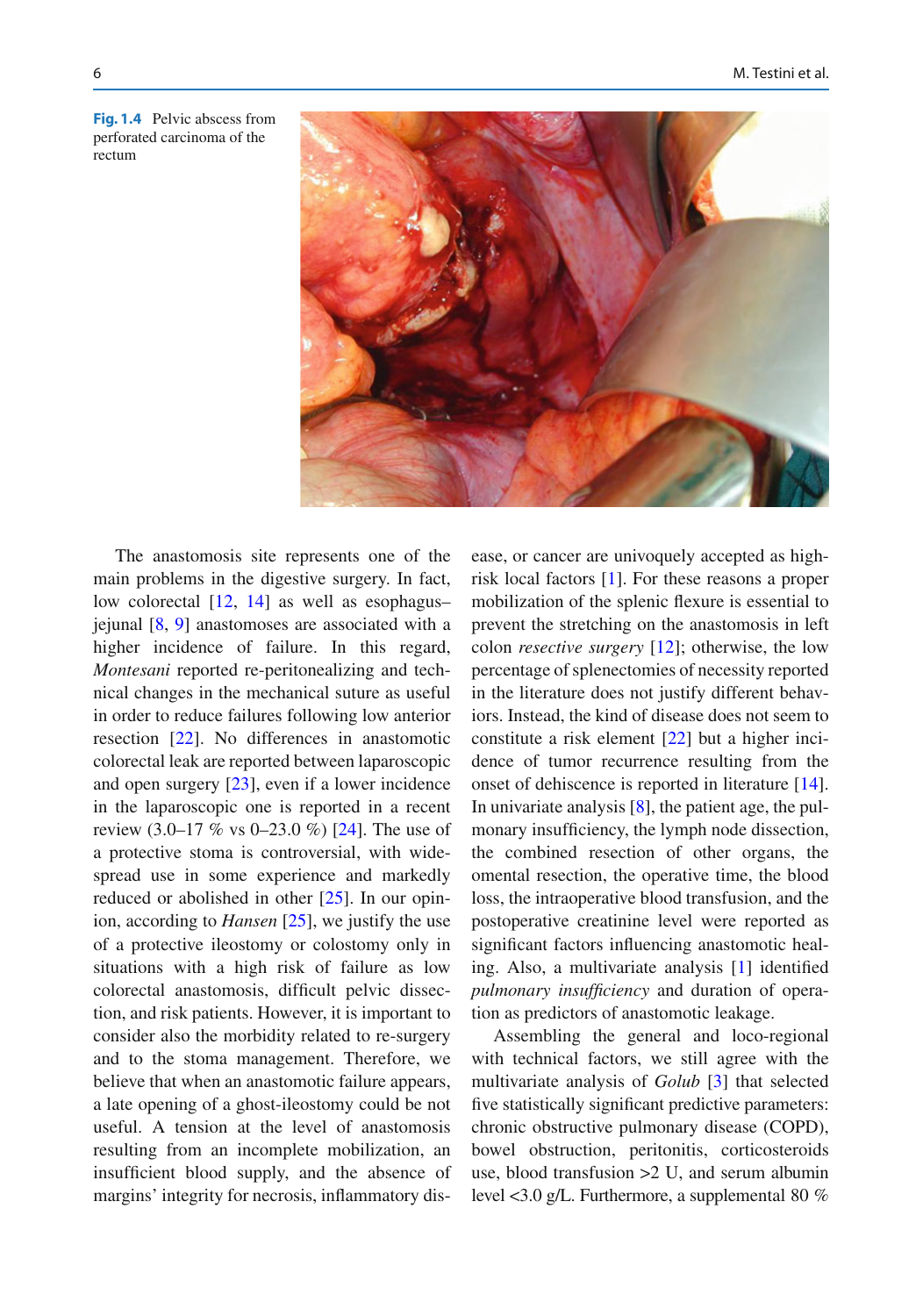**Fig. 1.5** Experimental study: small bowel anastomosis in the rabbit



 **Fig. 1.6** Experimental study: colo-colic anastomosis in the rabbit



FiO2 during the rectal cancer surgery and immediate postoperative period reduces anastomotic failure  $[26]$ .

 Despite of the importance of general, local, or technical factors, at the base of the anastomosis failure could be an "innermost" *primum movens* , to look for both at the pathophysiological and biochemical levels. In fact, it is not otherwise possible to explain leakage in anastomoses per-

formed under optimal conditions of elective surgery, using perfect technique, in patients without general risk factors.

Starting from this *rationale*, and from the higher leak rate in large than in small bowel anastomoses, we performed experimental studies comparing resected and anastomosed segments of small and large bowel (Figs.  $1.5$  and  $1.6$ ) using biochemical and tensiometric methods  $[27-29]$ .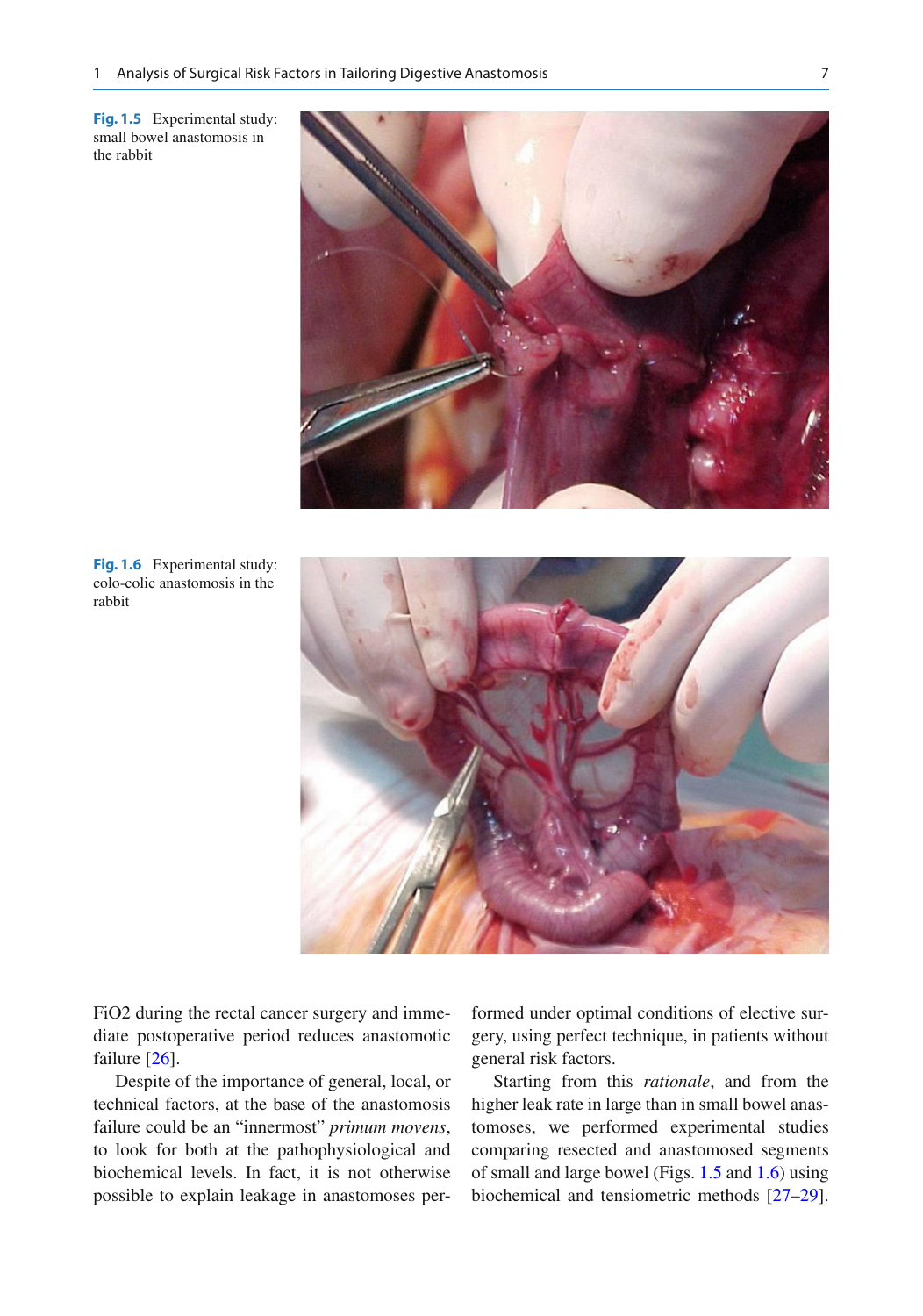Previous experimental studies showed an early and massive deposition of collagen and a greater distress of the large compared with the small bowel. It is also well known the importance of the maturation of collagen in the anastomosis *healing process* and that an adequate *metabolic energy* is needed to realize healing process. Starting from these assumptions, our first study  $[27]$  was to analyze the process of oxidative phosphorylation (mitochondrial function) in colon and small bowel during the anastomotic process. The results of polarographic, spectrophotometric, and gel-electrophoresis analysis showed a prevalence of oxidative metabolism in the colic mitochondria compared with the small bowel, demonstrated by an increased activity of oxygen consumption and enzymatic respiratory. On the contrary, the small bowel showed a prevalence of glycolytic metabolism. Summarizing these results, the small bowel burns sugars through anaerobic glycolysis to produce energy for collagen deposition and healing process of anastomosis, and therefore is less influenced by the decrease of available oxygen occurring in the anastomotic area during surgical stress. By contrast, colon shows a metabolism mainly linked to the oxidative phosphorylation, presents a more difficult anastomotic healing process in absence of oxygen, and shows a greater risk of leak. This observation is confirmed by the decrement of biochemical parameters in colonic cells. In fact, at the end of the study, we observed a small bowel tissue biochemically identical to the preoperative one, while the colon tissue showed marked differences.

In the second phase of our experiments  $[29]$ , we investigated if *biochemical differences* were also associated with motility and peristalsis. In fact, the aim was to verify in vitro how much the surgical stress could affect contractility of the smooth muscle (both spontaneous and agonist induced) of both organs, correlating these results to the biochemical parameters too. The results showed an anarchist contractility and late restart of colic peristalsis compared with an early and regular contractile activity of the small bowel. Such motor abnormalities may be the consequence of abnormal biochemical changes, because the ATP is necessary in the maintenance of membrane potentials, in calcium homeostasis, and in the actin–myosin interactions. The study showed that surgical stress determines abnormalities in the mitochondria of the smooth muscle, damaging the contractility. In consequence of a difficult process of collagen maturation and deposition, these changes are prevalent in the colon and may explain unexpected anastomotic leakage in the absence of apparent risk factors.

At confirm of these experimental results, an other retrospective study  $[30]$  showed a significant leakage rate (24.1 % vs 2.7 %, *P* = 0.001) in patients who underwent colic resection, affected by COPD compared with patients not affected by COPD. COPD is characterized by a condition of chronic hypoxemia that determines a reduced peripheral oxygen delivery (DaO2). However, the mechanism of control of blood flow and of oxygen extraction at intestinal level let the consumption of oxygen (VO2) to be independent from DaO2; thus, the reduced DaO2 does not influence the VO2 in patients with COPD. On the contrary, during the healing process of colic anastomosis, the need of oxygen increases, both for higher metabolic request related to the oxidative phosphorylation and for the synthesis of collagen. In patients with COPD undergoing to resective surgery and colic anastomosis, these pathophysiologic changes inevitably relate the VO2 to the insufficient DaO2. Therefore, the correction of impaired oxygen tension could reduce the high incidence of anastomotic leak in patients with COPD. On the basis of these results, a preoperative evaluation of respiratory tract (chest X-ray, CT, spirometric tests, hemogasanalysis) is essential before colic resective surgery, especially in aged patients affected by COPD. Moreover, a perioperative oxygen therapy also may facilitate anastomotic healing.

In a further *experimental study* [31] we investigated in pigs if *pericardium bovine patch* (Tutomesh®) wrapping ileoileal and colo-colic anastomosis seals the suture line and promotes anastomotic healing. By using integrated and translational methodologies, we described intraoperative, histological, biochemical, tensiometric, and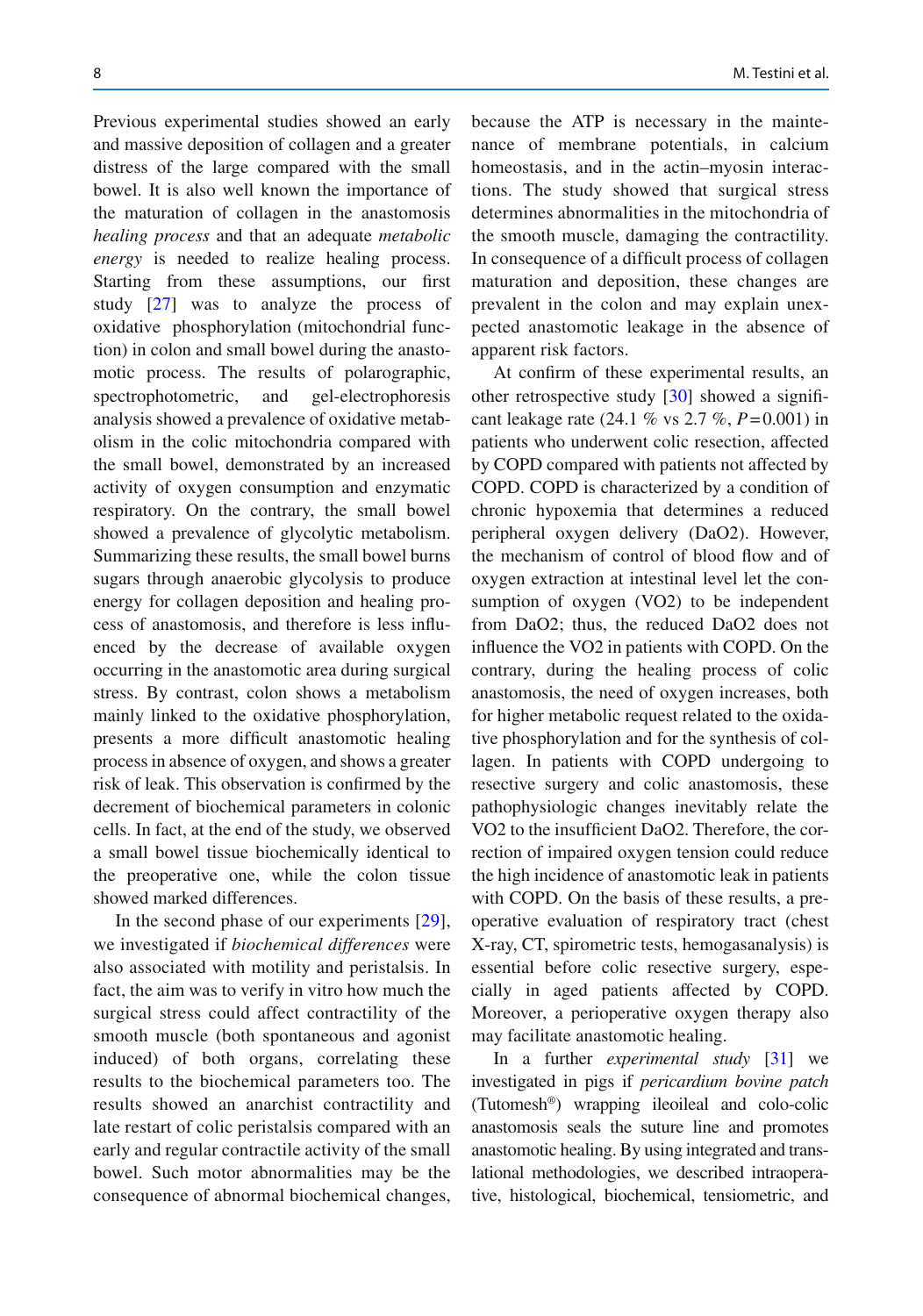electrophysiological evaluations performed on intestinal specimens.

 Biologic materials have been introduced in general surgery as reinforcement of abdominal wall hernia in contaminated or potentially contaminated settings, when the use of alloplastic meshes is contraindicated  $[26-31]$ . In this respect, an innovative application of biologic patch could be their use as reinforcement of the gastrointestinal anastomotic suture line  $[7-9]$ . Therefore, the aim of the study was to verify if bovine pericardium patch improved the healing of anastomosis, when in vivo affixed on the handsewn suture line of large and small bowel anastomosis of the pigs.

 A further end point was to verify if the patch was able to avoid anastomotic leakage in the presence of a deliberately incomplete left suture.

 The results showed that the application of a patch wrapping the colic anastomosis produces a positive effect in the healing compared with untreated samples also showing, during follow up, an almost full recovery  $[1-3, 26]$ . In the large bowel patch anastomosis group, the delay of oxidative stress in the early stage of reparative processes could prevent the damage of noble cells (like tissue stem cells), allowing a full restoration of tissue functions and also decreasing fibrotic reaction during the next stages of healing process. Under a condition of cellular oxidative stress, the protective effect of the patch is compatible with the histological observation of a moderate inflammatory infiltrate; moreover, the late increase of reacting oxygen species can be correlated with an appearance of a granulation tissue, without damages during the repairing process. Therefore, tensiometric evaluations in colic specimens suggested that the use of patch can preserve smooth muscle response to acetylcholine similar to the response of controls (specimens without anastomosis) in the early postoperative time (48 h–14 days), while the colic preparations with traditional anastomosis showed contractility alterations. In the ileum, the presence of pericardium bovine patch clearly prevents the alterations following the traumatic effect of surgery. However, pericardium bovine patch appears to modulate and counteract the traumatic effect of surgery. Overall, our results suggest that the application of the patch also improves the intestinal mucosal function, restoring the almost normal transport properties. In conclusion, the use of the pericardium bovine patch as *reinforcement* of the intestinal anastomosis could be safe and effective. Moreover, the leakage prevention in the presence of iatrogenic perforation is also unpublished before and it represents a surprising histopathological data. On the basis of these experimental results, we started a multicenter-controlled clinical trial in humans, comparing the outcomes of intestinal anastomosis performed with and without the bovine pericardium patch in risk patients.

 In conclusion, despite studies regarding risk factors and prevention, the anastomotic leakage continues to be the most serious *complication* after *gastrointestinal tract surgery* . A thorough surgical technique, avoiding hazardous anastomoses without protective stoma, or without twostage surgery in patients at risk, could allow a significant reduction of healing process failure. A tailored surgical approach to both patient's physiology and disease is the most important factor that influences anastomotic integrity after resective surgery. Further studies regarding innovative devices able to improve the healing process of anastomosis are needed.

#### **References**

- 1. Telem D, Chin E, Nguyen S et al (2010) Risk factors for anastomotic leak following colorectal surgery. A case–control study. Arch Surg 145:371–375
- 2. Kang CY, Halabi WJ, Chaudhry OO et al (2013) Risk factors for anastomotic leakage after anterior resection for rectal cancer. JAMA Surg 148(1):65–71
- 3. Golub R, Golub RW, Cantu R Jr et al (1997) A multivariate analysis of factors contributing to leakage of intestinal anastomoses. J Am Coll Surg 184:364–372
- 4. Trencheva K, Morrissey KP, Wells M et al (2013) Identifying important predictors for anastomotic leak after colon and rectal resection: prospective study on 616 patients. Ann Surg 257(1):108–113
- 5. Snijders HS, Wouters MW, van Leersum NJ et al (2012) Meta-analysis of the risk for anastomotic leakage, the postoperative mortality caused by leakage in relation to the overall postoperative mortality. Eur J Surg Oncol 38(11):1065–1070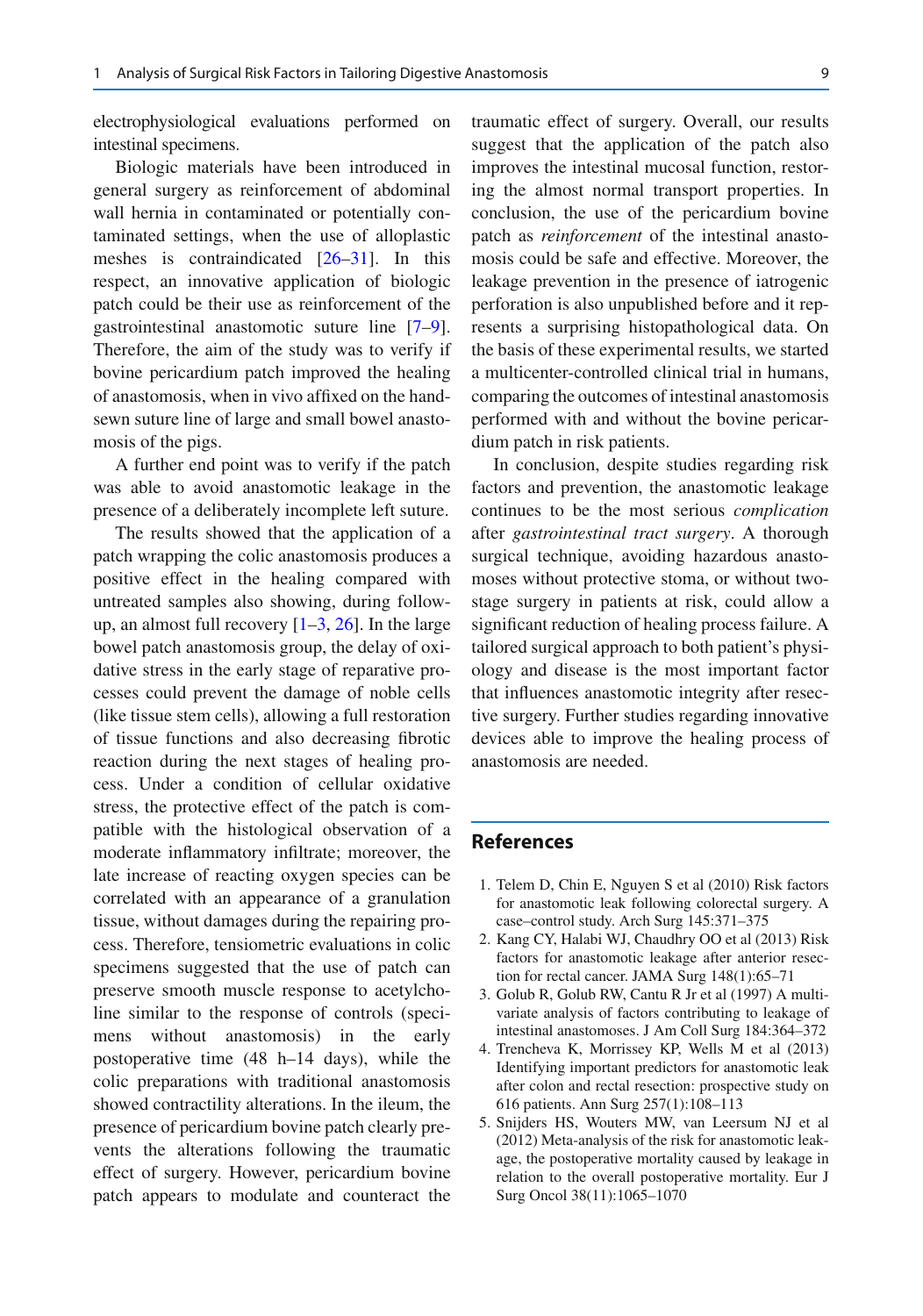- 6. Branagan G, Finnis D, Colorectal Cancer Audit Working Group et al (2005) Prognosis after anastomotic leakage in colorectal surgery. Dis Colon Rectum 48:1021–1026
- 7. Sierzega M, Kolodziejczyk P, Kulig J, Polish Gastric Cancer Study Group et al (2010) Impact of anastomotic leakage on long-term survival after total gastrectomy for carcinoma of the stomach. Br J Surg 97(7):1035–1042
- 8. Deguchi Y, Fukagawa T, Morita S et al (2012) Identification of risk factors for esophagojejunal anastomotic leakage after gastric surgery. World J Surg 36(7):1617–1622
- 9. Markar SR, Arya S, Karthikesalingam A et al (2013) Technical factors that affect anastomotic integrity following esophagectomy: systematic review and metaanalysis. Ann Surg Oncol 20(13):4274–81
- 10. Rutegård J, Rutegård M (2012) Non-steroidal antiinflammatory drugs in colorectal surgery: a risk factor for anastomotic complications? World J Gastrointest Surg 4(12):278–280
- 11. Klein M, Gögenur I, Rosenberg J et al (2012) Postoperative use of non-steroidal anti-inflammatory drugs in patients with anastomotic leakage requiring reoperation after colorectal resection: cohort study based on prospective data. BMJ 26(9):345, 1–13
- 12. Warschkow R, Steffen T, Thierbach J et al (2011) Risk factors for anastomotic leakage after rectal cancer resection and reconstruction with colorectostomy. A retrospective study with bootstrap analysis. Ann Surg Oncol 18(10):2772–2782
- 13. Testini M, Margari A, Amoruso M et al (2000) The dehiscence of colorectal anastomoses: the risk factors. Ann Ital Chir 71:433–440
- 14. Boccola MA, Buettner PG, Rozen WM et al (2011) Risk factors and outcomes for anastomotic leakage in colorectal surgery: a single-institution analysis of 1576 patients. World J Surg 35(1):186–195
- 15. Shogan BD, Carlisle EM, Alverdy JC et al (2013) Do we really know why colorectal anastomoses leak? J Gastrointest Surg 17(9):1698–1707
- 16. Miccini M, Borghese O, Scarpini M et al (2011) Anastomotic leakage and septic complications: impact on local recurrence in surgery of low rectal cancer. Ann Ital Chir 82(2):117–123
- 17. Matthiessen P, Hallböök O, Rutegård J et al (2007) Defunctioning stoma reduces symptomatic anastomotic leakage after low anterior resection of the rectum for cancer: a randomized multicenter trial. Ann Surg 246:207–214
- 18. Kim JJ, Liang MK, Subramanian A et al (2011) Predictors of relaparotomy after nontrauma emergency general surgery with initial fascial closure. Am J Surg 202(5):549–552
- 19. Harris LJ, Moudgill N, Hager E et al (2009) Incidence of anastomotic leak in patients undergoing elective colon resection without mechanical bowel preparation: our updated experience and two-year review. Am Surg 75(9):828–833
- 20. Boccola MA, Lin J, Rozen WM et al (2010) Reducing anastomotic leakage in oncologic colorectal surgery: an evidence-based review. Anticancer Res 30(2): 601–607
- 21. Korolija D (2008) The current evidence on stapled versus hand-sewn anastomoses in the digestive tract. Minim Invasive Ther Allied Technol 17(3): 151–154
- 22. Montesani C, De Milito R, Chiappalone S et al (1992) Critical evaluation of the anastomoses in large bowel experience in 533 cases. Hepatogastroenterology 39:304–308
- 23. El-Gazzaz G, Geisler D, Hull T et al (2010) Surgery: risk of clinical leak after laparoscopic versus open bowel anastomosis. Surg Endosc 24(8):1898–1903
- 24. Hotta T, Yamaue H (2011) Laparoscopic surgery for rectal cancer: review of published literature 2000– 2009. Surg Today 41(12):1583–1591
- 25. Hansen O, Schwenk W, Hucke HP et al (1996) Colorectal stapled anastomoses. Dis Colon Rectum 39:30–36
- 26. Schietroma M, Carlei F, Cecilia EM et al (2012) Colorectal infraperitoneal anastomosis: the effects of perioperative supplemental oxygen administration on the anastomotic dehiscence. J Gastrointest Surg 16(2):427–434
- 27. Testini M, Scacco S, Loiotila L et al (1998) Comparison of oxidative phosphorylation in the small vs large bowel anastomosis. Eur Surg Res 30(1):  $1 - 7$
- 28. Testini M, Piccinni G et al (1999) Wound healing of intestinal anastomosis after digestive surgery under septic condition. World J Surg 23:1315–1316
- 29. Testini M, Portincasa P, Scacco S et al (2002) Contractility in vitro and mitochondrial response in small and large anastomized rabbit bowel. World J Surg 26:493–498
- 30. Testini M, Miniello S, Piccinni G et al (2003) Correlation between chronic obstructive bronchial disease and colonic anastomosis dehiscence in the elderly. Ann Ital Chir 74:247–250
- 31. Portincasa P, Testini M et al (2011) The apposition of a resorbable pericardial Bovine patch (Tutomesh®) on intestinal anastomoses improves functional mucosal recovery in pig ileum and colon assessed by using chamber electrophysiological studies. Gastroenterology 140(5 suppl 1):S-656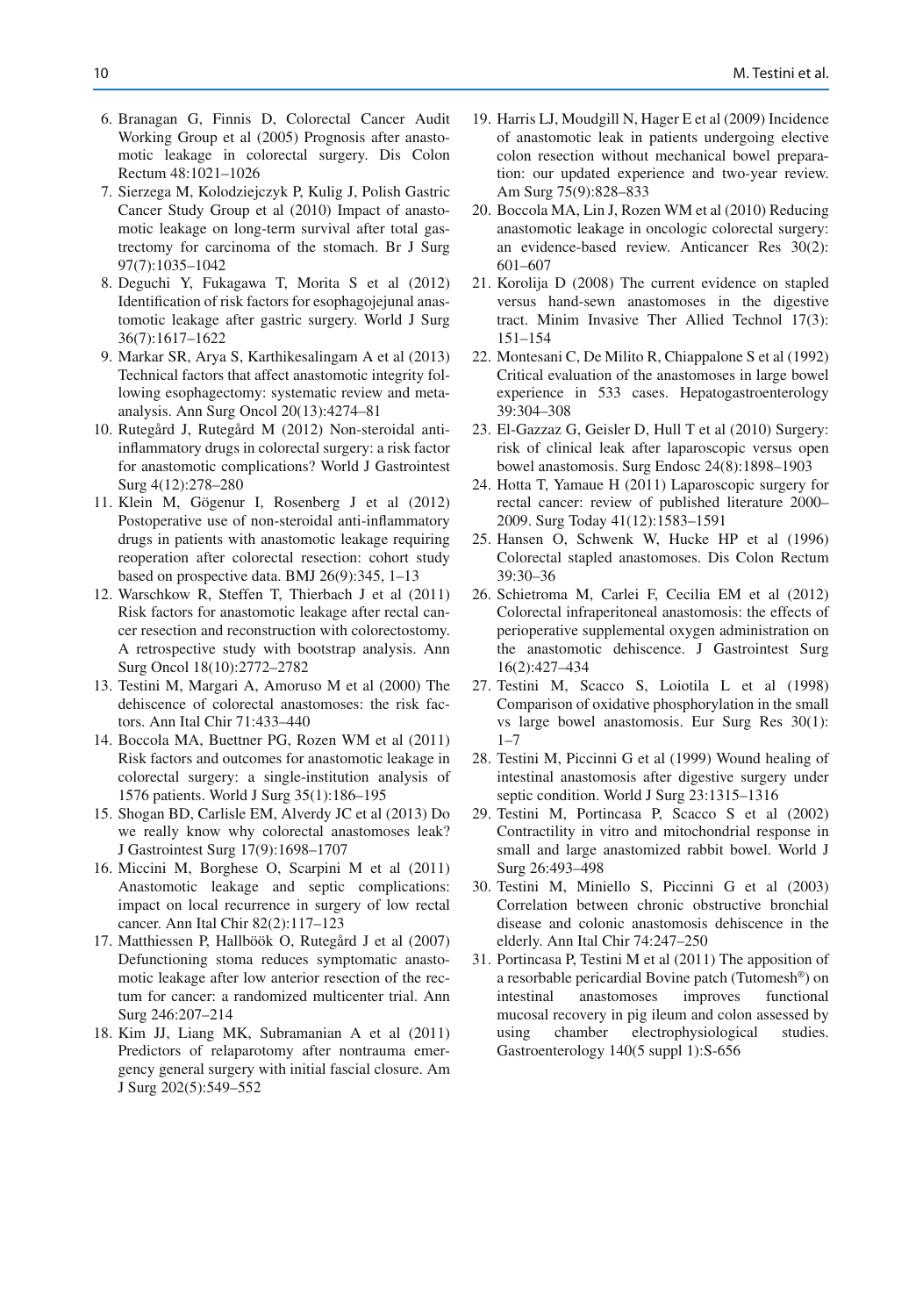# **Impact of Flexible Endoscopy 2 in the Evaluation of Digestive Anastomosis**

Antonello Trecca, Raffaele Manta, Amitabh Naik, Mario De Bellis, Alberto Arezzo, and Giuseppe Galloro

## **2.1 Introduction**

 Flexible endoscopy plays a fundamental role in the clinical monitoring of surgical digestive anastomosis  $[1]$ . Careful endoscopic exploration is essential for the recognition of the linked intestinal segments and for the description of the type of anastomosis (end to end, end to side, side to side), providing both an accurate evaluation of the new digestive anatomy and the early detection of any postsurgical complications or recurrence. Close monitoring of the surgically treated

A. Trecca, MD, PhD  $(\boxtimes)$ 

 Endoscopic and Operative Gastroenterology Units , USI Group, Via Baccina, 45, Rome 00184, Italy e-mail: [atrecca@alice.it](mailto:atrecca@alice.it)

R. Manta

Gastroenterology and Digestive Endoscopy Unit, Nuovo Ospedale Civile S. Agostino-Estense, Baggiovara di, Modena, Italy

 A. Naik Department of Gastroenterology, Ashford & St Peter's Hospitals, London, UK

 M. De Bellis Endoscopy Unit, National Cancer Institute and G. Pascale Foundation, Naples, Italy

 A. Arezzo Department of Surgical Sciences, University of Torino, Turin, Italy

G. Galloro

 Department of General, Geriatric, Oncologic Surgery and Advanced Technology, Unit of Surgical Digestive Endoscopy, University of Naples "Federico II"—School of Medicine, Naples, Italy

disease, both neoplastic and nonneoplastic, can be realized by an accurate and scheduled follow up which should consider all the imaging modalities available nowadays in clinical practice, such as radiology and endoscopic ultrasonography. A functional evaluation of the reconstructed segment can be provided by an accurate endoscopic technique aimed at observing caliber, patency, motility, response to the air insufflation, and flexibility of the anastomosis. On the other hand, prompt detection of any pathologic pattern of the anastomosis (stenosis, dehiscence, fistula, recurrence) is the key factor for the choice of any further and appropriate treatment. Our chapter is aimed at defining the key factors of an accurate endoscopic evaluation of surgical anastomosis and at discussing the clinical criteria for an accurate follow-up.

## **2.2 Endoscopic Evaluation**

An accurate endoscopic technique is the first step in order to describe the morphology of the new intestinal tract. Bowel preparation of the patient is one of the key factors, as the intestinal damage during surgery can induce a reduction of bowel segmentation and movement. Tailored preparation should be sought after, in order to reduce the missing rate of recurrence and to avoid any further reevaluation of the patient  $[2]$ . Administration of a cholinergic blocking agent or glucagon to reduce spasms can be of added value in close observing the intestinal mucosa.

G. Galloro (ed.), *Endoscopic Follow-up of Digestive Anastomosis*, 11 DOI 10.1007/978-88-470-5370-0\_2, © Springer-Verlag Italia 2014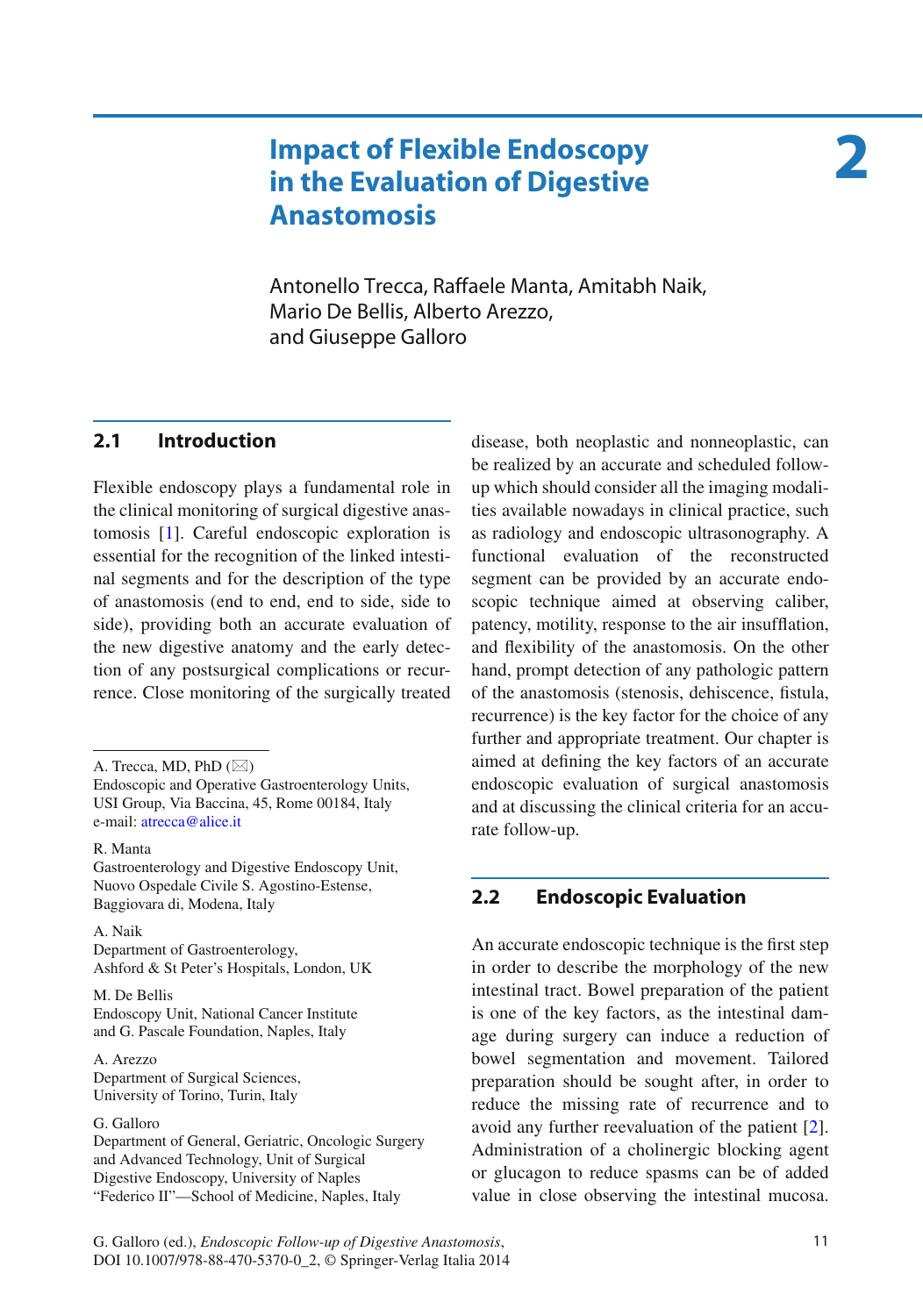Some authors underline possible side effects and suggest the intracolonic administration of peppermint oil during colonoscopy for the control of colonic spasms. Asao  $[3]$  refers on a satisfactory spasmolytic effect in 88.5 % of the patients treated with a mixed solution of peppermint oil, water, and indigo carmine by using a hand pump attached to the accessory channel of the colonoscope, with a continuing effect of at least 20 min. Endoscopic observation should consider the useful role of the air in the evaluation of intestinal lumen with its adequate introduction and aspiration during the exploration of the anastomosis. Injection of a saline solution directly or using an irrigation pump through the accessory channel of the endoscope is another tool in the hand of the endoscopist to improve the quality of gastrointestinal exploration. Flexible endoscopy should always evaluate the caliber of the intestinal lumen which can be measured by using an opened biopsy forcep and the main longitudinal axis of the new reconstructed intestinal tract  $(Fig. 2.1)$ . The description of the type and morphology of the surgical anastomosis should always be provided in the endoscopic report. After a complete evaluation of the functional status of the anastomotic site, including its patency and motility, flexible endoscopy should be prolonged to the evaluation of the proximal and distal parts and to all the reconstructed segments in order not to miss any morphologic change of the intestinal tract. The presence of metallic clips or suture stitches along the border of the anastomosis are often visible during upper and lower endoscopy as far as the presence of connecting venules, which reflects the healing process of the mucosa and rarely can cause impairment of the anastomosis. After an accurate cleaning of the intestinal lumen, the surgical anastomosis should be accurately checked for any mucosal defect such as discolorations, atrophic changes, and nodular irregularities which can be the expression of a redundant mucosal response or can mimic the presence of an endoluminal recurrence (Figs. 2.2 and 2.3). In this scenario the role of histology is mandatory to complete the endoscopic





 **Fig. 2.1** Esophago-digiunal anastomosis after total gastrectomy: normal endoscopic findings

 evaluation of the anastomosis and to detect any inflammatory or neoplastic change. We have to consider that any surgical intervention creates a new and different environment, and it should be taken into account when we study upper or lower gastrointestinal tract. So far the gastric remnant has been considered at higher risk for gastric cancer with an increasing postoperative interval, with a well-established clinical entity after remote surgery for peptic ulcer, called gastric stump carcinoma [4]. Many factors are involved in the pathogenesis such as achlorhydria, hypergastrinemia, biliary reflux, Epstein–Barr virus, atrophic gastritis, and also some polymorphisms in interleukin-1β and maybe cyclooxygenase-2. The microscopy of the anastomosis changes from the chronic active *H. pylori* gastritis into the typical reflux gastritis with foveolar hyperplasia, congestion, paucity of inflammatory infiltrate, reactive epithelial change, and smooth muscle fiber proliferation which slowly evolve to preneoplastic conditions, particularly dysplasia. Endoscopic surveillance is mandatory particularly in this clinical condition where the detection of premalignant or early neoplastic lesions is more frequent  $[5]$ . Concerning the lower tract, ileal-pouch anastomosis after proctocolectomy represents another example of how the modified clinical environment can lead to a new disease condition, named as pouchitis and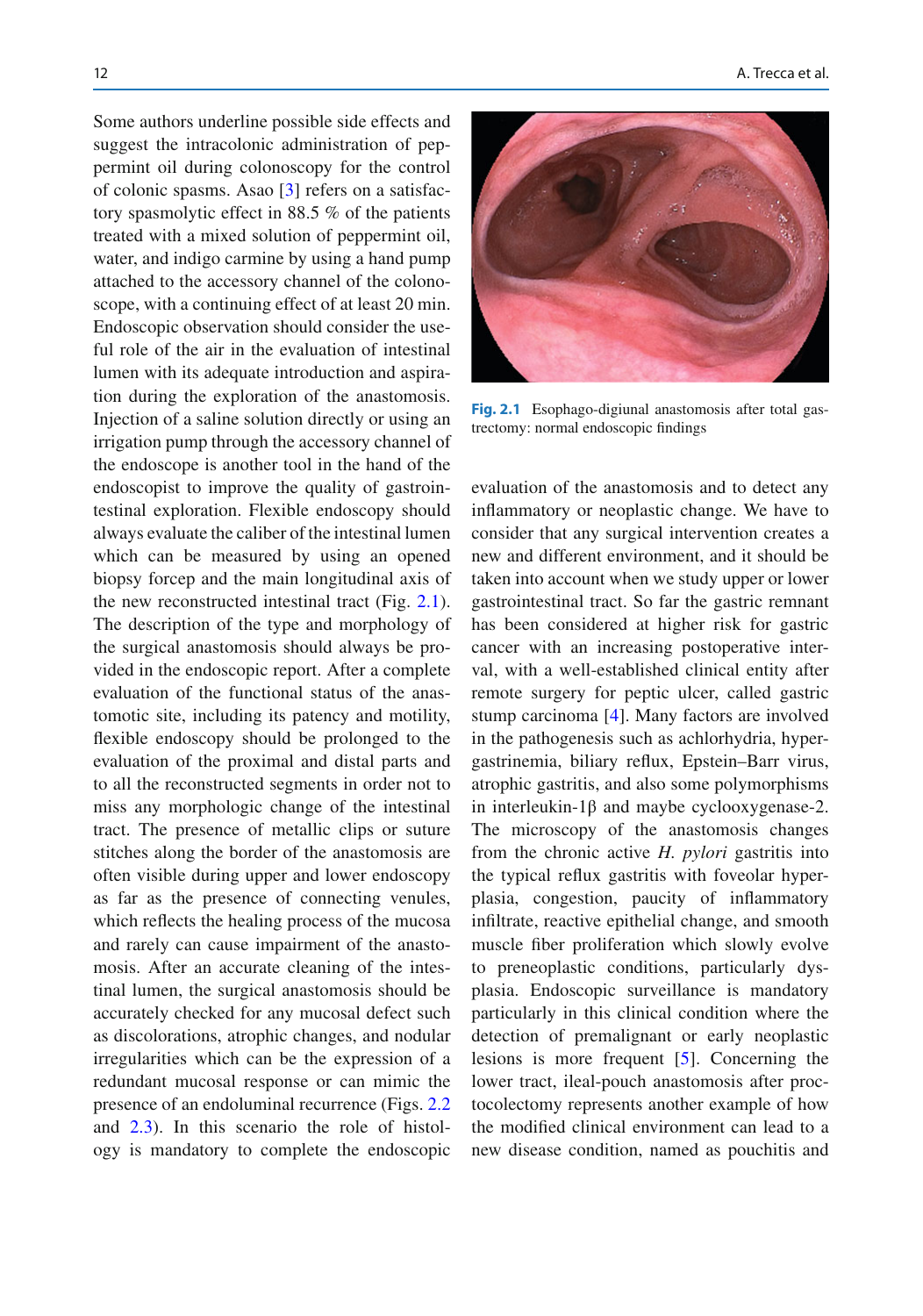

 **Fig. 2.2** Lower colonic anastomosis with a small reduction in caliber (a). Electronic chromoendoscopy (FICE-system evaluation) with negative findings (b).

Slight hyperemia is visible at the edge of the anastomosis (c). Electronic chromoendoscopy confirmed negative findings  $(d)$ 

characterized by a nonspecific inflammation of the ileal reservoir. Bacterial overgrowth, chronic inflammation, and villous atrophy, even if always present, can evolve in pouchitis in some cases, mainly after surgery for ulcerative colitis, and for this reason pouchitis is considered an inflammatory bowel disease. Lower endoscopy, together with an accurate histopathological evaluation, is mandatory for studying and monitoring this condition  $[6]$ .

A significant reduction of the intestinal lumen, even if asymptomatic, should be described and monitored, while in case of intestinal stenosis, fistula, or dehiscence, other imaging modalities together with prompt treatment should be scheduled and selected among the different options

(endoscopic dilation, stent placement, or surgical reconstruction) (Fig. 2.4).

### **2.3 Oncological Criteria of Follow-Up**

 Endoscopists should keep in mind clinical criteria for an accurate follow-up of the patient: synchronous cancer is defined as a cancer detected within 1 year of follow-up, while metachronous cancer is that one detected after 1 year of follow up, while concomitant cancers are defined as multiple cancers detected before the surgical treatment. In this setting, we define the miss rate as the proportion of missed cancer out of all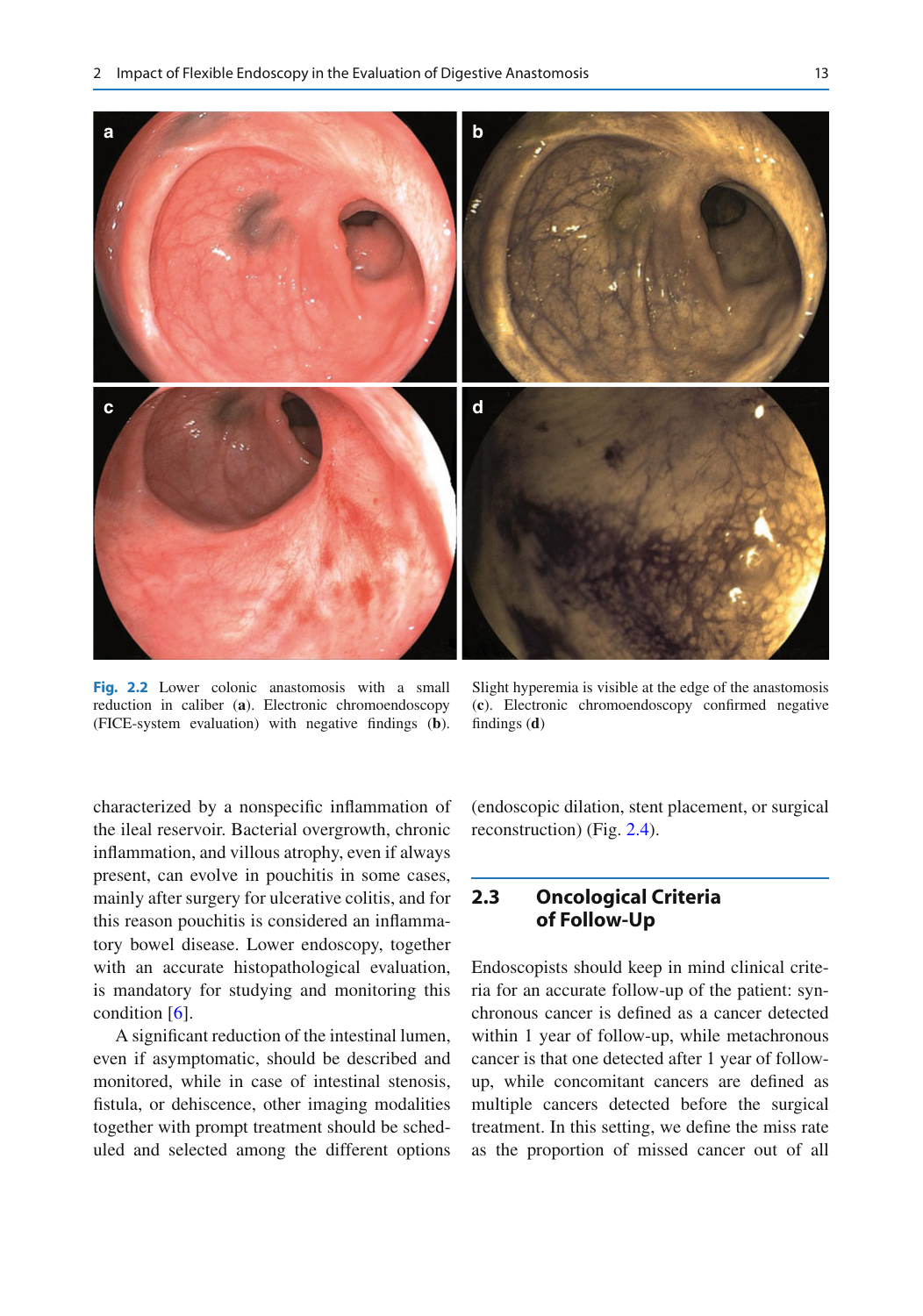

 **Fig. 2.3** Ileocolonic (side-to-side) anastomosis after *right* hemicolectomy (a). Whitish discoloration involving half of the anastomotic border (b). Conventional close-up

view with evidence of superficial erosions of the ileal mucosa (c). Electronic chromoendoscopy (FICE system) of the ileal erosions with negative histologic findings (d)



Fig. 2.4 Coloanal anastomosis with dehiscence and large amount of fibrin deposit (a). Close-up view with evidence of anastomotic leakage and necrotic area (**b**)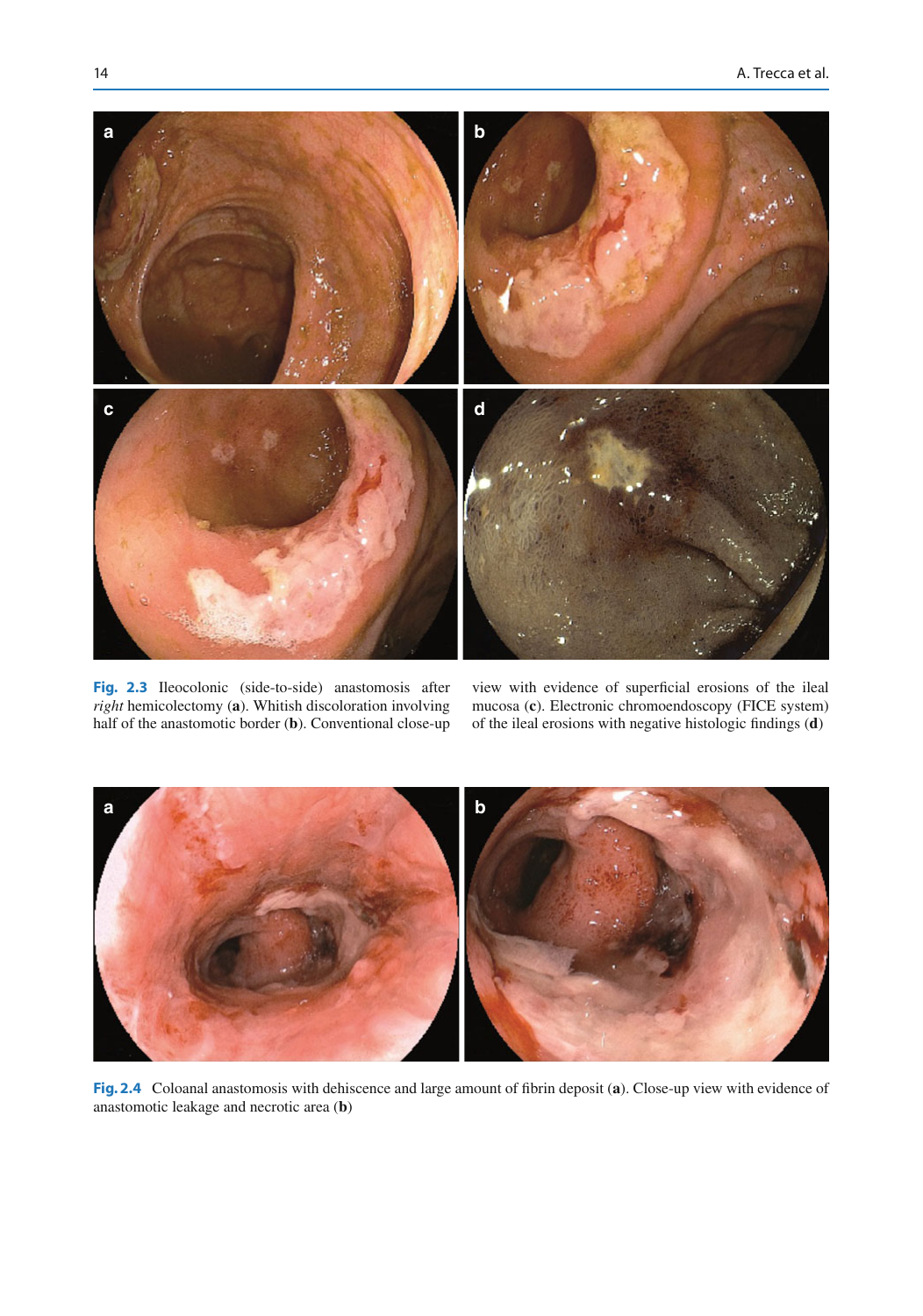synchronous cancer [7]. These parameters have been introduced in order to better define the oncological criteria of the endoscopic follow-up. Timing of the first endoscopic evaluation has been questioned as a risky procedure particularly when dealing with difficult anastomosis such as esophageal ones. Maish [8] reports as early endoscopy after esophagectomy provided reliable identification of graft ischemia in 63 over 102 patients of his series. Upper flexible endoscopy performed a median of 9 days after operation was safe and with no anastomotic injuries. In another UK series [9] esophagoscopy was attempted within 1 week of esophagectomy in order to check the anastomosis and the reconstructed stomach of 79 consecutive patients. A total of 15 patients with gastric ischemia, two with a leak, and four with ischemia and leakage were detected, thus confirming endoscopy as a safe and accurate procedure. Intraoperative endoscopic diagnosis has been questioned to evaluate circular-stapled colorectal anastomosis during laparoscopic surgery and as a possible resource to prevent bleeding and possible leakage  $[10]$ . The patients with and without routine intraoperative endoscopic assessment were compared regarding postoperative complications, and even if the postoperative rate of bleeding and leakage was not significantly reduced, intraoperative endoscopy was accurate in the early detection and treatment of these complications. The implementation of new imaging modalities such as dye-spraying technique, virtual chromoendoscopy, and high-resolution endoscopy not only in eastern countries increases the early detection of neoplastic disease. These techniques made a much accurate diagnosis of neoplastic disease possible even in the endoscopic follow-up of surgically treated patients, so far improving the early detection of neoplastic recurrence. Endoscopic surveillance with chromoendoscopy in a Japanese series of 97 colectomized with ileorectal anastomosis ulcerative colitis showed definite dysplasia in four patients, who received IRA; among them

two were adenocarcinoma with submucosal invasion  $[11, 12]$ . Postoperative surveillance endoscopy performed by an experienced endoscopist and with dye- spraying technique was useful to detect cancer at an early stage.

#### **Conclusions**

 Flexible endoscopy is of pivotal importance in the evaluation of surgical anastomosis, in the definition of early recurrence, and in the diagnosis and treatment of complications. Clinical follow-up of treated patients should be implemented together with other imaging modalities, even if early postoperative endoscopic evaluation can be scheduled in selected cases without anastomotic injuries and with no further risk for the patient. Accurate endoscopic technique is mandatory for early recognition of the reconstructed anatomy and to detect any anastomotic defect, while endoscopist should consider the primary disease responsible for surgery, the timing of the endoscopic surveillance, and the role of other imaging modalities. Diagnostic accuracy of conventional endoscopy can be improved by new emerging modalities such as chromoendoscopy and enhanced endoscopy, even if these results should be confirmed in larger series.

#### **References**

- 1. Cotton P, Williams CB (1996) Practical gastrointestinal endoscopy. Blackwell Science, Oxford
- 2. Hassan C, Bretthauer M, Kaminski MF et al (2013) Bowel preparation for colonoscopy: European Society of Gastrointestinal Endoscopy (ESGE) guideline. Endoscopy 45:142–150
- 3. Asao T, Mochiki E, Suzuki H, Nakamura J, Hirayama I, Morinaga N, Shoji H, Shitara Y, Kuwano H (2001) An easy method for the intraluminal administration of peppermint oil before colonoscopy and its effectiveness in reducing colonic spasms. Gastrointest Endosc 53:172–177